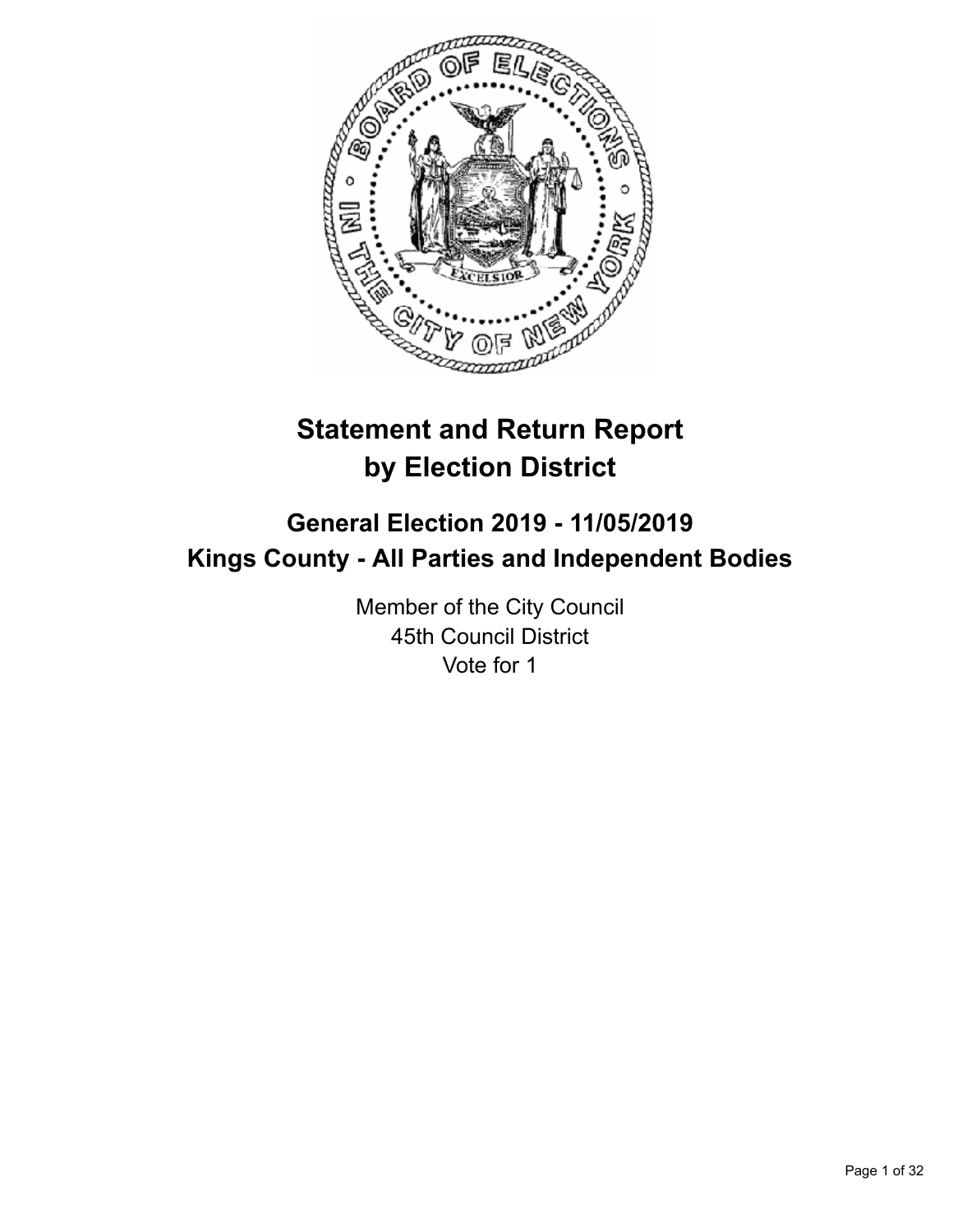

| <b>PUBLIC COUNTER</b>                                    | 52 |
|----------------------------------------------------------|----|
| <b>MANUALLY COUNTED EMERGENCY</b>                        | 0  |
| ABSENTEE / MILITARY                                      | 0  |
| <b>AFFIDAVIT</b>                                         | 0  |
| <b>Total Ballots</b>                                     | 52 |
| Less - Inapplicable Federal/Special Presidential Ballots | 0  |
| <b>Total Applicable Ballots</b>                          | 52 |
| FARAH N. LOUIS (DEMOCRATIC)                              | 29 |
| DAVID FITE (LIBERTARIAN)                                 | 10 |
| ANTHONY BECKFORD (LIBERAL)                               | 4  |
| HUGH ALWELL (WRITE-IN)                                   |    |
| <b>Total Votes</b>                                       | 44 |
| Unrecorded                                               | 8  |

## **012/41**

| PUBLIC COUNTER                                           | 105 |
|----------------------------------------------------------|-----|
| <b>MANUALLY COUNTED EMERGENCY</b>                        | 0   |
| ABSENTEE / MILITARY                                      | 4   |
| AFFIDAVIT                                                | 0   |
| <b>Total Ballots</b>                                     | 109 |
| Less - Inapplicable Federal/Special Presidential Ballots | 0   |
| <b>Total Applicable Ballots</b>                          | 109 |
| FARAH N. LOUIS (DEMOCRATIC)                              | 81  |
| DAVID FITE (LIBERTARIAN)                                 | 10  |
| ANTHONY BECKFORD (LIBERAL)                               | 6   |
| CAROL DACHS (WRITE-IN)                                   | 1   |
| <b>Total Votes</b>                                       | 98  |
| Unrecorded                                               | 11  |
|                                                          |     |

# **013/41 COMBINED into: 012/41**

#### **015/41 COMBINED into: 012/41**

| Unrecorded<br>019/41 COMBINED into: 020/41               | 17             |
|----------------------------------------------------------|----------------|
| <b>Total Votes</b>                                       | 89             |
| ANTHONY BECKFORD (LIBERAL)                               | $\Omega$       |
| DAVID FITE (LIBERTARIAN)                                 | 5              |
| FARAH N. LOUIS (DEMOCRATIC)                              | 84             |
| <b>Total Applicable Ballots</b>                          | 106            |
| Less - Inapplicable Federal/Special Presidential Ballots | $\Omega$       |
| <b>Total Ballots</b>                                     | 106            |
| AFFIDAVIT                                                | 1              |
| ABSENTEE / MILITARY                                      | $\overline{2}$ |
| <b>MANUALLY COUNTED EMERGENCY</b>                        | 0              |
| <b>PUBLIC COUNTER</b>                                    | 103            |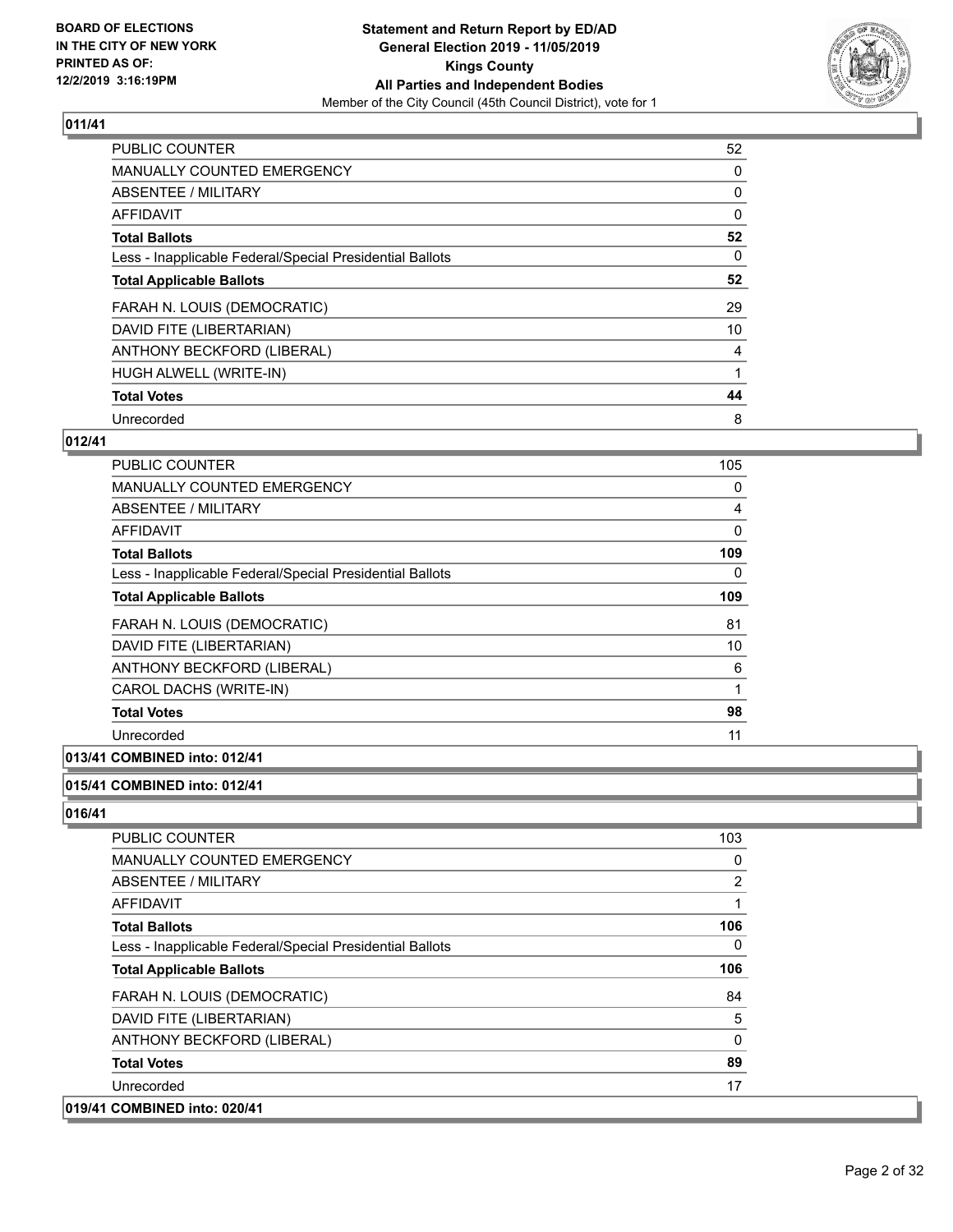

| <b>PUBLIC COUNTER</b>                                    | 144 |
|----------------------------------------------------------|-----|
| <b>MANUALLY COUNTED EMERGENCY</b>                        | 0   |
| ABSENTEE / MILITARY                                      | 3   |
| <b>AFFIDAVIT</b>                                         | 0   |
| <b>Total Ballots</b>                                     | 147 |
| Less - Inapplicable Federal/Special Presidential Ballots | 0   |
| <b>Total Applicable Ballots</b>                          | 147 |
| FARAH N. LOUIS (DEMOCRATIC)                              | 102 |
| DAVID FITE (LIBERTARIAN)                                 | 8   |
| ANTHONY BECKFORD (LIBERAL)                               | 11  |
| JOSEPH C. BORELLI (WRITE-IN)                             |     |
| MAYER MAYERFELD (WRITE-IN)                               | 1   |
| SHIMON GIFTER (WRITE-IN)                                 | 1   |
| UNATTRIBUTABLE WRITE-IN (WRITE-IN)                       | 1   |
| <b>Total Votes</b>                                       | 125 |
| Unrecorded                                               | 22  |

| PUBLIC COUNTER                                           | 222 |
|----------------------------------------------------------|-----|
| <b>MANUALLY COUNTED EMERGENCY</b>                        | 0   |
| ABSENTEE / MILITARY                                      | 5   |
| AFFIDAVIT                                                | 0   |
| <b>Total Ballots</b>                                     | 227 |
| Less - Inapplicable Federal/Special Presidential Ballots | 0   |
| <b>Total Applicable Ballots</b>                          | 227 |
| FARAH N. LOUIS (DEMOCRATIC)                              | 159 |
| DAVID FITE (LIBERTARIAN)                                 | 14  |
| ANTHONY BECKFORD (LIBERAL)                               | 16  |
| JOSEPH C. BORELLI (WRITE-IN)                             | 1   |
| UNATTRIBUTABLE WRITE-IN (WRITE-IN)                       | 1   |
| <b>Total Votes</b>                                       | 191 |
| Unrecorded                                               | 36  |
| 023/41 COMBINED into: 043/41                             |     |
| 024/41 COMBINED into: 025/41                             |     |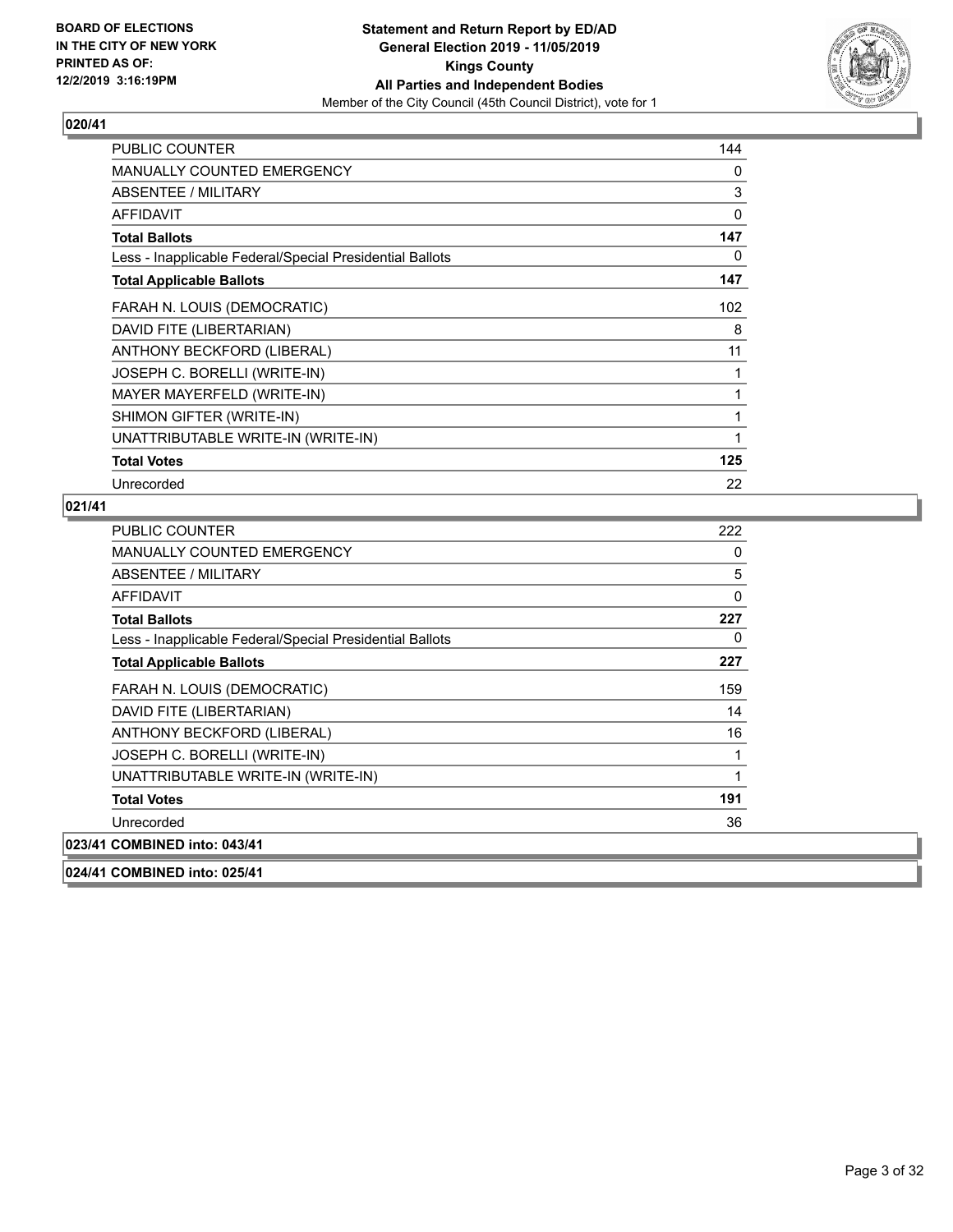

| <b>PUBLIC COUNTER</b>                                    | 39       |
|----------------------------------------------------------|----------|
| <b>MANUALLY COUNTED EMERGENCY</b>                        | 0        |
| ABSENTEE / MILITARY                                      | 0        |
| <b>AFFIDAVIT</b>                                         | $\Omega$ |
| <b>Total Ballots</b>                                     | 39       |
| Less - Inapplicable Federal/Special Presidential Ballots | 0        |
| <b>Total Applicable Ballots</b>                          | 39       |
| FARAH N. LOUIS (DEMOCRATIC)                              | 28       |
| DAVID FITE (LIBERTARIAN)                                 | 3        |
| ANTHONY BECKFORD (LIBERAL)                               | 1        |
| JOE LAZAR (WRITE-IN)                                     |          |
| <b>Total Votes</b>                                       | 33       |
| Unrecorded                                               | 6        |
|                                                          |          |

**026/41 COMBINED into: 051/41**

**027/41 COMBINED into: 021/41**

#### **028/41**

| <b>PUBLIC COUNTER</b>                                    | 203 |
|----------------------------------------------------------|-----|
| <b>MANUALLY COUNTED EMERGENCY</b>                        | 0   |
| ABSENTEE / MILITARY                                      | 2   |
| <b>AFFIDAVIT</b>                                         | 0   |
| <b>Total Ballots</b>                                     | 205 |
| Less - Inapplicable Federal/Special Presidential Ballots | 0   |
| <b>Total Applicable Ballots</b>                          | 205 |
| FARAH N. LOUIS (DEMOCRATIC)                              | 175 |
| DAVID FITE (LIBERTARIAN)                                 | 5   |
| ANTHONY BECKFORD (LIBERAL)                               | 10  |
| JOSEPH C. BORELLI (WRITE-IN)                             |     |
| <b>Total Votes</b>                                       | 191 |
| Unrecorded                                               | 14  |

# **029/41 COMBINED into: 091/41**

| PUBLIC COUNTER                                           | 229            |
|----------------------------------------------------------|----------------|
| MANUALLY COUNTED EMERGENCY                               | 0              |
| ABSENTEE / MILITARY                                      | 7              |
| <b>AFFIDAVIT</b>                                         | 0              |
| <b>Total Ballots</b>                                     | 236            |
| Less - Inapplicable Federal/Special Presidential Ballots | 0              |
| <b>Total Applicable Ballots</b>                          | 236            |
| FARAH N. LOUIS (DEMOCRATIC)                              | 218            |
| DAVID FITE (LIBERTARIAN)                                 | $\overline{2}$ |
| ANTHONY BECKFORD (LIBERAL)                               | 8              |
| <b>Total Votes</b>                                       | 228            |
| Unrecorded                                               | 8              |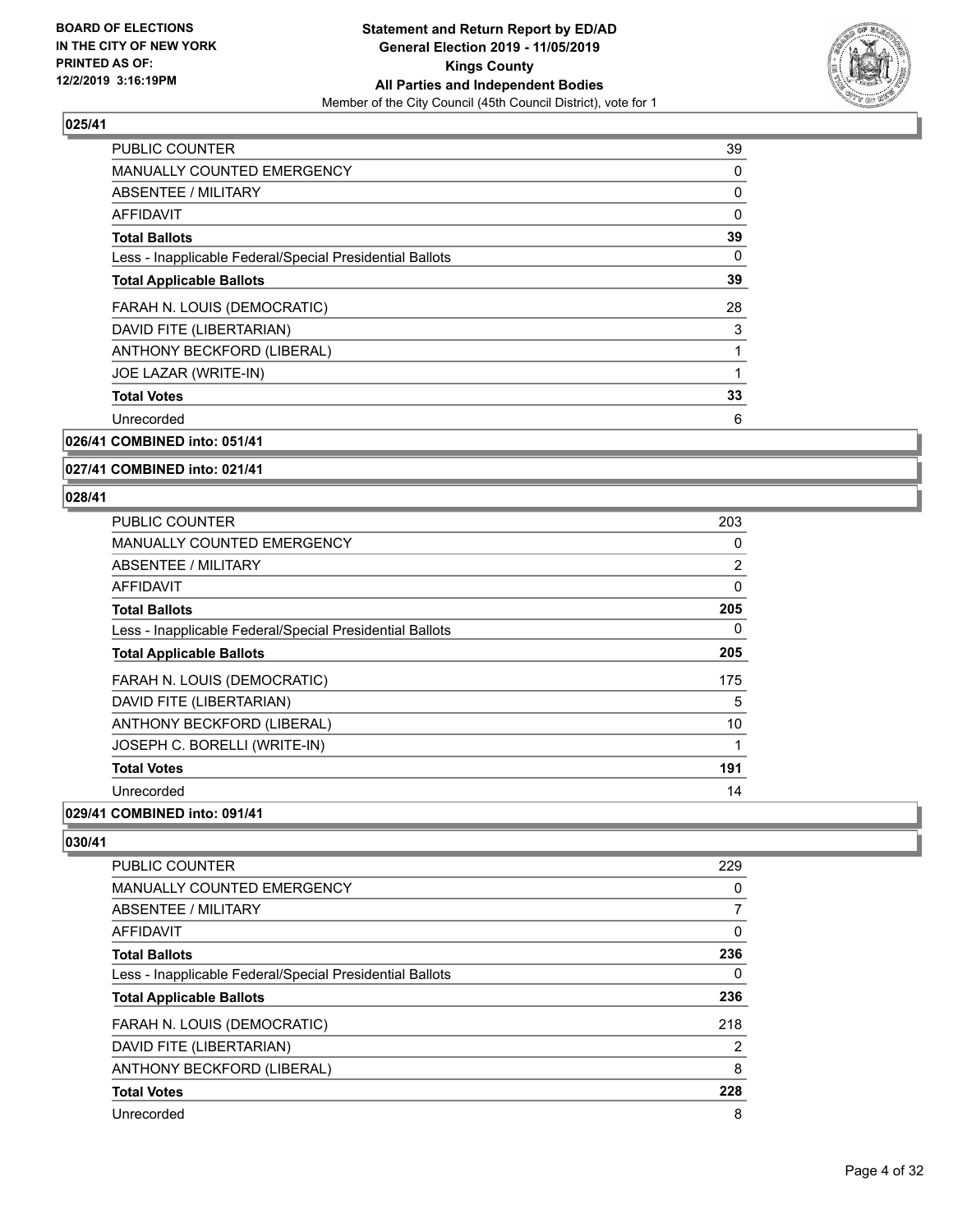

| 243      |
|----------|
| 0        |
| 12       |
| $\Omega$ |
| 255      |
| 0        |
| 255      |
| 228      |
| 2        |
| 15       |
| 245      |
| 10       |
|          |

# **032/41 COMBINED into: 031/41**

## **033/41**

| <b>PUBLIC COUNTER</b>                                    | 267 |
|----------------------------------------------------------|-----|
| <b>MANUALLY COUNTED EMERGENCY</b>                        | 0   |
| ABSENTEE / MILITARY                                      | 6   |
| <b>AFFIDAVIT</b>                                         | 1   |
| <b>Total Ballots</b>                                     | 274 |
| Less - Inapplicable Federal/Special Presidential Ballots | 0   |
| <b>Total Applicable Ballots</b>                          | 274 |
| FARAH N. LOUIS (DEMOCRATIC)                              | 244 |
| DAVID FITE (LIBERTARIAN)                                 | 4   |
| ANTHONY BECKFORD (LIBERAL)                               | 9   |
| <b>Total Votes</b>                                       | 257 |
| Unrecorded                                               | 17  |
|                                                          |     |

# **034/41 COMBINED into: 033/41**

| <b>PUBLIC COUNTER</b>                                    | 187 |
|----------------------------------------------------------|-----|
| <b>MANUALLY COUNTED EMERGENCY</b>                        | 0   |
| ABSENTEE / MILITARY                                      | 4   |
| AFFIDAVIT                                                | 0   |
| <b>Total Ballots</b>                                     | 191 |
| Less - Inapplicable Federal/Special Presidential Ballots | 0   |
| <b>Total Applicable Ballots</b>                          | 191 |
| FARAH N. LOUIS (DEMOCRATIC)                              | 165 |
| DAVID FITE (LIBERTARIAN)                                 | 2   |
| ANTHONY BECKFORD (LIBERAL)                               | 2   |
|                                                          |     |
| DONALD J. TRUMP (WRITE-IN)                               | 1   |
| MONIQUE CHANDLER WATERMAN (WRITE-IN)                     |     |
| <b>Total Votes</b>                                       | 171 |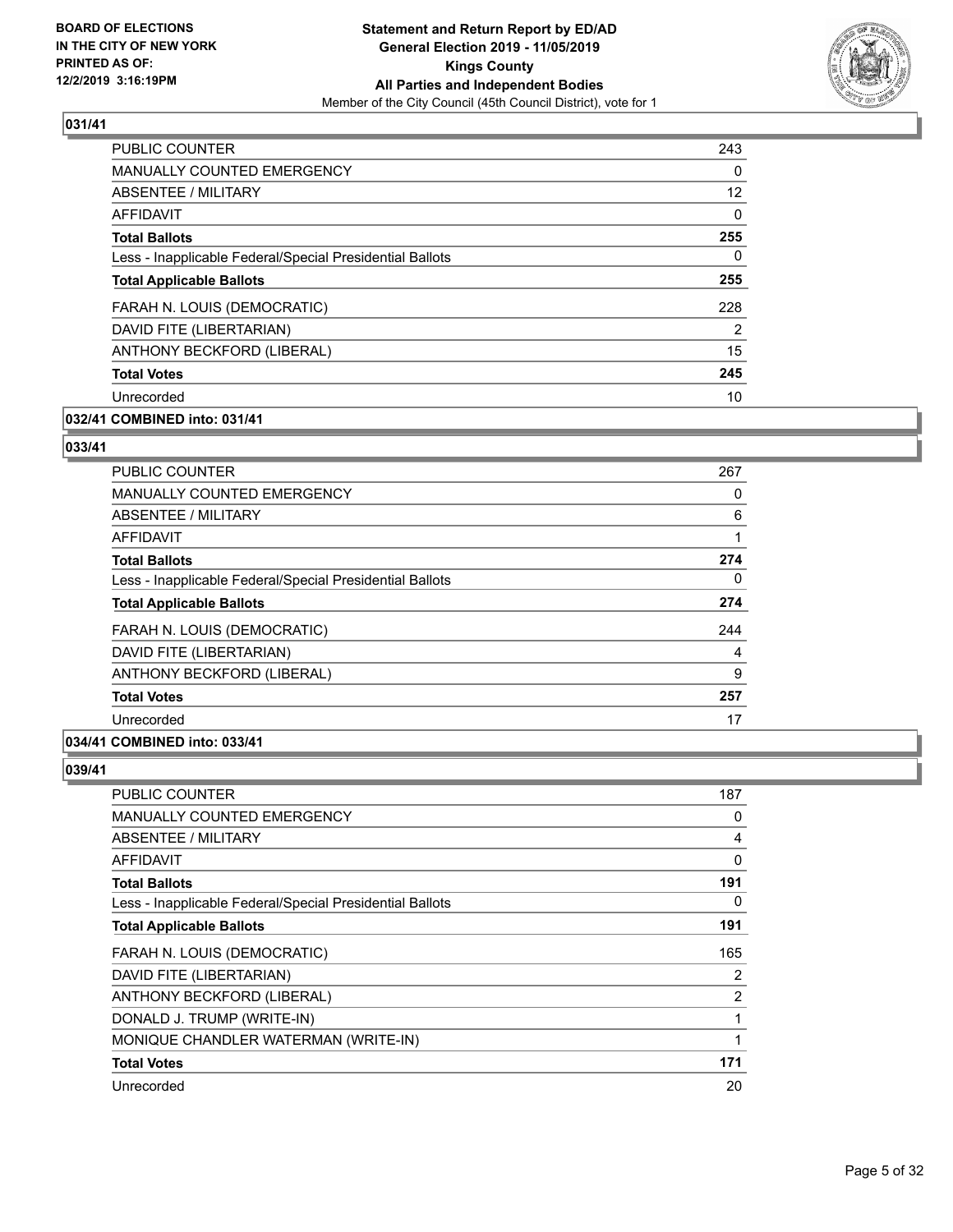

| <b>PUBLIC COUNTER</b>                                    | 157      |
|----------------------------------------------------------|----------|
| MANUALLY COUNTED EMERGENCY                               | $\Omega$ |
| ABSENTEE / MILITARY                                      | 4        |
| AFFIDAVIT                                                | 0        |
| <b>Total Ballots</b>                                     | 161      |
| Less - Inapplicable Federal/Special Presidential Ballots | 0        |
| <b>Total Applicable Ballots</b>                          | 161      |
| FARAH N. LOUIS (DEMOCRATIC)                              | 150      |
| DAVID FITE (LIBERTARIAN)                                 | 0        |
| ANTHONY BECKFORD (LIBERAL)                               | 3        |
| <b>Total Votes</b>                                       | 153      |
| Unrecorded                                               | 8        |

#### **041/41**

| <b>PUBLIC COUNTER</b>                                    | 148      |
|----------------------------------------------------------|----------|
| <b>MANUALLY COUNTED EMERGENCY</b>                        | 0        |
| <b>ABSENTEE / MILITARY</b>                               | 8        |
| <b>AFFIDAVIT</b>                                         |          |
| <b>Total Ballots</b>                                     | 157      |
| Less - Inapplicable Federal/Special Presidential Ballots | $\Omega$ |
| <b>Total Applicable Ballots</b>                          | 157      |
| FARAH N. LOUIS (DEMOCRATIC)                              | 148      |
| DAVID FITE (LIBERTARIAN)                                 |          |
| ANTHONY BECKFORD (LIBERAL)                               | 3        |
| <b>Total Votes</b>                                       | 152      |
| Unrecorded                                               | 5        |

| <b>PUBLIC COUNTER</b>                                    | 163      |
|----------------------------------------------------------|----------|
| <b>MANUALLY COUNTED EMERGENCY</b>                        | $\Omega$ |
| ABSENTEE / MILITARY                                      |          |
| <b>AFFIDAVIT</b>                                         | 0        |
| <b>Total Ballots</b>                                     | 164      |
| Less - Inapplicable Federal/Special Presidential Ballots | $\Omega$ |
| <b>Total Applicable Ballots</b>                          | 164      |
| FARAH N. LOUIS (DEMOCRATIC)                              | 148      |
| DAVID FITE (LIBERTARIAN)                                 |          |
| ANTHONY BECKFORD (LIBERAL)                               | 7        |
| <b>Total Votes</b>                                       | 156      |
| Unrecorded                                               | 8        |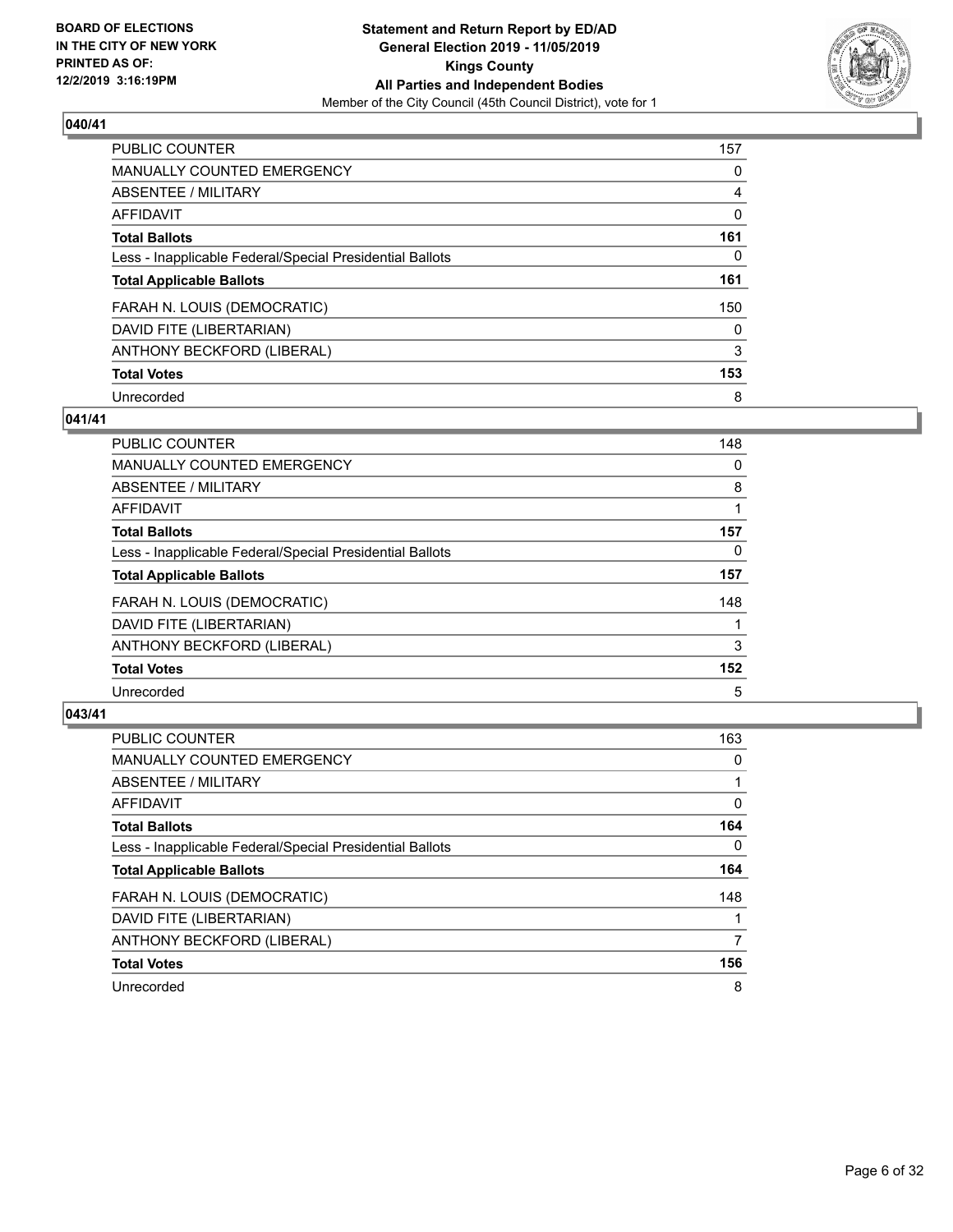

| <b>PUBLIC COUNTER</b>                                    | 149      |
|----------------------------------------------------------|----------|
| <b>MANUALLY COUNTED EMERGENCY</b>                        | $\Omega$ |
| ABSENTEE / MILITARY                                      |          |
| AFFIDAVIT                                                |          |
| <b>Total Ballots</b>                                     | 151      |
| Less - Inapplicable Federal/Special Presidential Ballots | 0        |
| <b>Total Applicable Ballots</b>                          | 151      |
| FARAH N. LOUIS (DEMOCRATIC)                              | 136      |
| DAVID FITE (LIBERTARIAN)                                 | $\Omega$ |
| ANTHONY BECKFORD (LIBERAL)                               | 5        |
| <b>Total Votes</b>                                       | 141      |
| Unrecorded                                               | 10       |

#### **047/41**

| <b>PUBLIC COUNTER</b>                                    | 288 |
|----------------------------------------------------------|-----|
| <b>MANUALLY COUNTED EMERGENCY</b>                        | 0   |
| ABSENTEE / MILITARY                                      | 3   |
| <b>AFFIDAVIT</b>                                         | 2   |
| <b>Total Ballots</b>                                     | 293 |
| Less - Inapplicable Federal/Special Presidential Ballots | 0   |
| <b>Total Applicable Ballots</b>                          | 293 |
| FARAH N. LOUIS (DEMOCRATIC)                              | 261 |
| DAVID FITE (LIBERTARIAN)                                 | 2   |
| ANTHONY BECKFORD (LIBERAL)                               | 13  |
| DONALD J. TRUMP (WRITE-IN)                               |     |
| <b>Total Votes</b>                                       | 277 |
| Unrecorded                                               | 16  |

| <b>PUBLIC COUNTER</b>                                    | 102              |
|----------------------------------------------------------|------------------|
| <b>MANUALLY COUNTED EMERGENCY</b>                        | 0                |
| ABSENTEE / MILITARY                                      | 0                |
| AFFIDAVIT                                                | 0                |
| <b>Total Ballots</b>                                     | 102 <sub>2</sub> |
| Less - Inapplicable Federal/Special Presidential Ballots | 0                |
| <b>Total Applicable Ballots</b>                          | 102              |
| FARAH N. LOUIS (DEMOCRATIC)                              | 88               |
| DAVID FITE (LIBERTARIAN)                                 | 3                |
| ANTHONY BECKFORD (LIBERAL)                               | 3                |
| <b>Total Votes</b>                                       | 94               |
| Unrecorded                                               | 8                |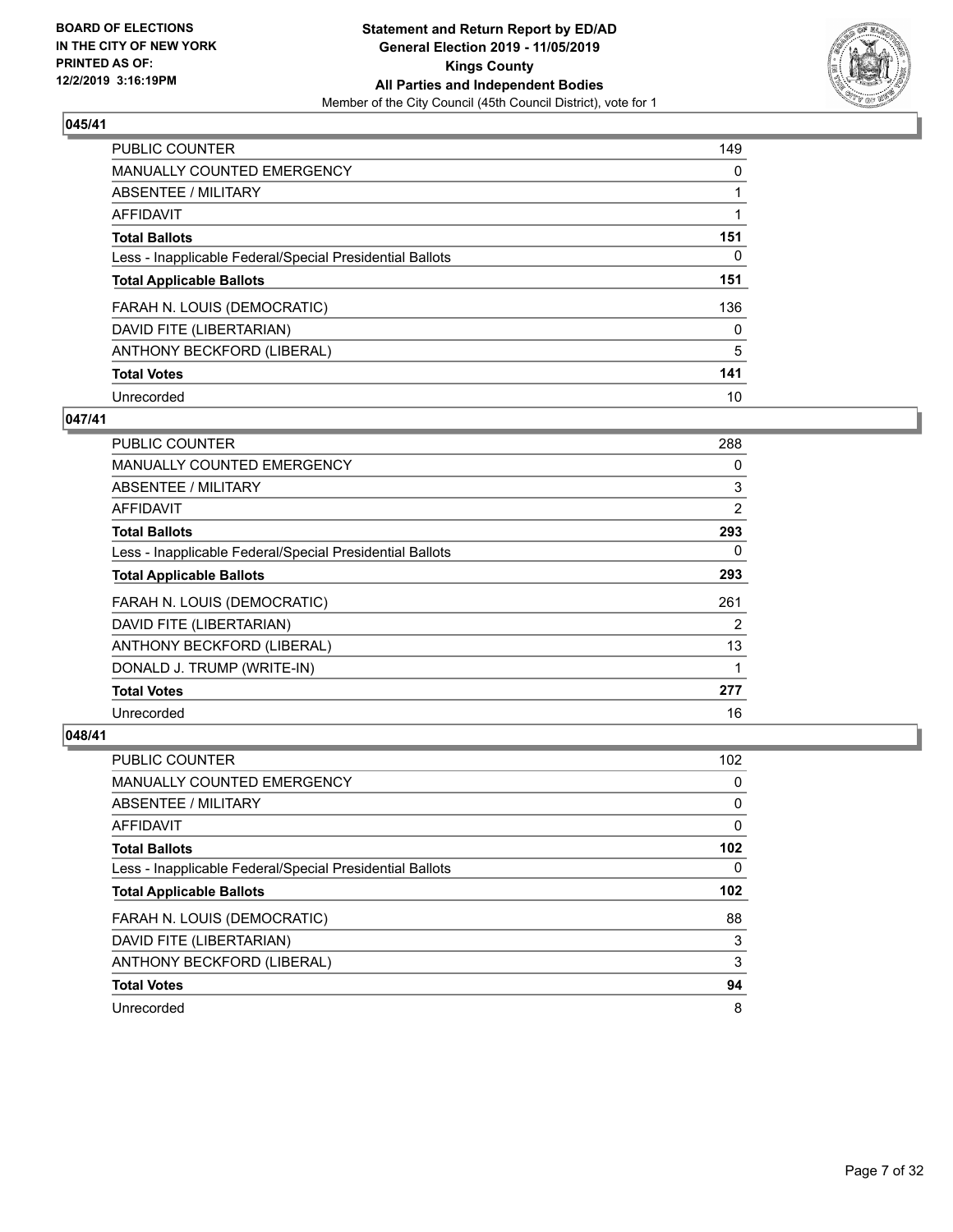

| <b>PUBLIC COUNTER</b>                                    | 194            |
|----------------------------------------------------------|----------------|
| <b>MANUALLY COUNTED EMERGENCY</b>                        | 0              |
| ABSENTEE / MILITARY                                      | $\overline{2}$ |
| <b>AFFIDAVIT</b>                                         | $\overline{2}$ |
| <b>Total Ballots</b>                                     | 198            |
| Less - Inapplicable Federal/Special Presidential Ballots | 0              |
| <b>Total Applicable Ballots</b>                          | 198            |
| FARAH N. LOUIS (DEMOCRATIC)                              | 163            |
| DAVID FITE (LIBERTARIAN)                                 | 3              |
| ANTHONY BECKFORD (LIBERAL)                               | 5              |
| <b>Total Votes</b>                                       | 171            |
| Unrecorded                                               | 27             |

#### **051/41**

| PUBLIC COUNTER                                           | 74       |
|----------------------------------------------------------|----------|
| <b>MANUALLY COUNTED EMERGENCY</b>                        | 0        |
| ABSENTEE / MILITARY                                      | 0        |
| AFFIDAVIT                                                | 0        |
| <b>Total Ballots</b>                                     | 74       |
| Less - Inapplicable Federal/Special Presidential Ballots | $\Omega$ |
| <b>Total Applicable Ballots</b>                          | 74       |
| FARAH N. LOUIS (DEMOCRATIC)                              | 68       |
| DAVID FITE (LIBERTARIAN)                                 | 0        |
| ANTHONY BECKFORD (LIBERAL)                               | 3        |
| <b>Total Votes</b>                                       | 71       |
| Unrecorded                                               | 3        |

# **052/41 COMBINED into: 098/41**

#### **053/41 COMBINED into: 055/41**

| <b>PUBLIC COUNTER</b>                                    | 133 |
|----------------------------------------------------------|-----|
| <b>MANUALLY COUNTED EMERGENCY</b>                        | 0   |
| ABSENTEE / MILITARY                                      | 2   |
| AFFIDAVIT                                                |     |
| <b>Total Ballots</b>                                     | 136 |
| Less - Inapplicable Federal/Special Presidential Ballots | 0   |
| <b>Total Applicable Ballots</b>                          | 136 |
| FARAH N. LOUIS (DEMOCRATIC)                              | 124 |
| DAVID FITE (LIBERTARIAN)                                 | 4   |
| ANTHONY BECKFORD (LIBERAL)                               | 4   |
| <b>Total Votes</b>                                       | 132 |
| Unrecorded                                               | 4   |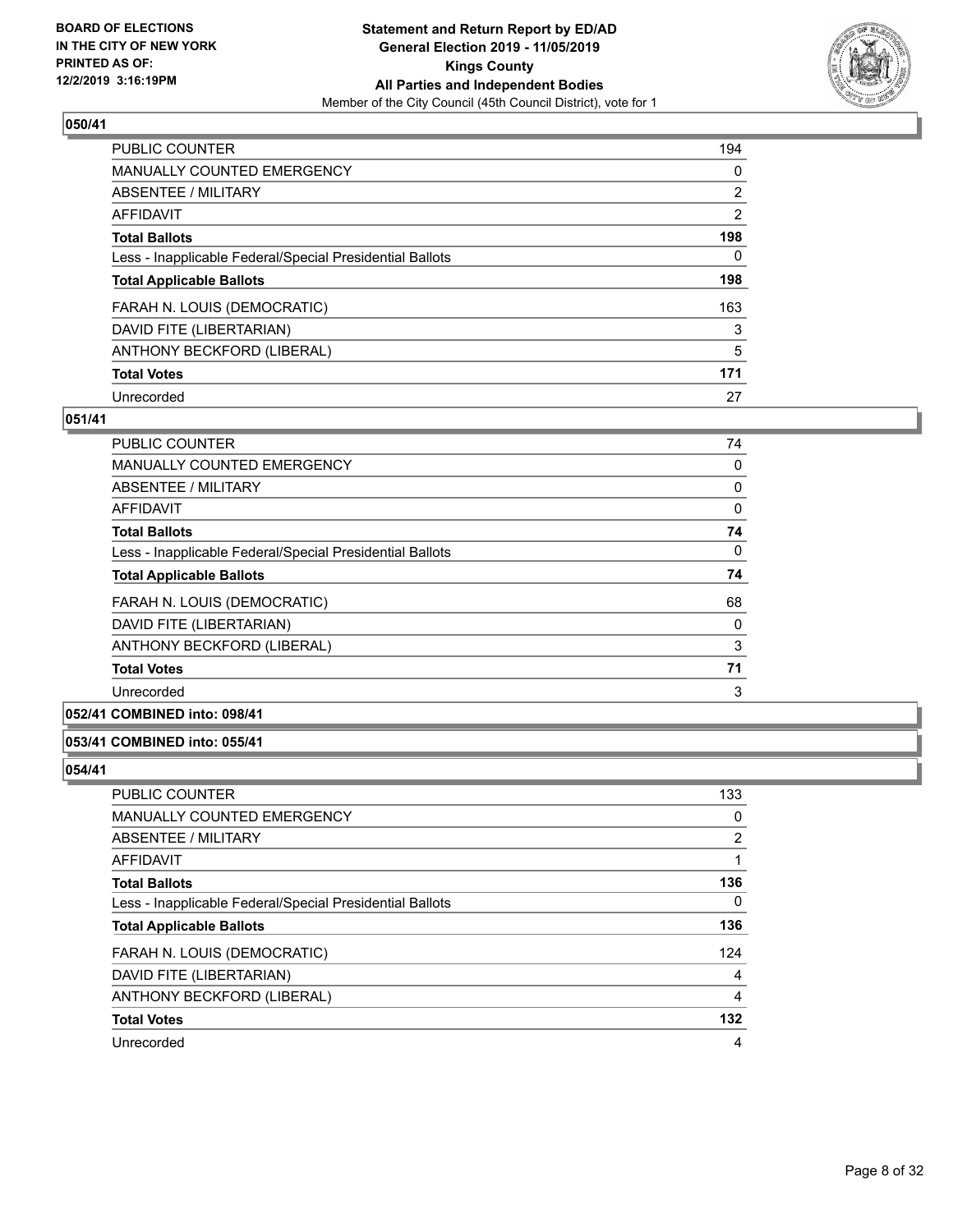

| <b>PUBLIC COUNTER</b>                                    | 288      |
|----------------------------------------------------------|----------|
| <b>MANUALLY COUNTED EMERGENCY</b>                        | $\Omega$ |
| ABSENTEE / MILITARY                                      | 13       |
| AFFIDAVIT                                                | 6        |
| <b>Total Ballots</b>                                     | 307      |
| Less - Inapplicable Federal/Special Presidential Ballots | 0        |
| <b>Total Applicable Ballots</b>                          | 307      |
| FARAH N. LOUIS (DEMOCRATIC)                              | 267      |
| DAVID FITE (LIBERTARIAN)                                 | 7        |
| ANTHONY BECKFORD (LIBERAL)                               | 17       |
| <b>Total Votes</b>                                       | 291      |
| Unrecorded                                               | 16       |

#### **091/41**

| <b>PUBLIC COUNTER</b>                                    | 105 |
|----------------------------------------------------------|-----|
| <b>MANUALLY COUNTED EMERGENCY</b>                        | 0   |
| ABSENTEE / MILITARY                                      |     |
| <b>AFFIDAVIT</b>                                         |     |
| <b>Total Ballots</b>                                     | 107 |
| Less - Inapplicable Federal/Special Presidential Ballots | 0   |
| <b>Total Applicable Ballots</b>                          | 107 |
| FARAH N. LOUIS (DEMOCRATIC)                              | 96  |
| DAVID FITE (LIBERTARIAN)                                 | 2   |
| ANTHONY BECKFORD (LIBERAL)                               |     |
| <b>Total Votes</b>                                       | 99  |
| Unrecorded                                               | 8   |

# **095/41**

| <b>PUBLIC COUNTER</b>                                    | 101      |
|----------------------------------------------------------|----------|
| <b>MANUALLY COUNTED EMERGENCY</b>                        | $\Omega$ |
| ABSENTEE / MILITARY                                      | 3        |
| <b>AFFIDAVIT</b>                                         | 2        |
| <b>Total Ballots</b>                                     | 106      |
| Less - Inapplicable Federal/Special Presidential Ballots | 0        |
| <b>Total Applicable Ballots</b>                          | 106      |
| FARAH N. LOUIS (DEMOCRATIC)                              | 69       |
| DAVID FITE (LIBERTARIAN)                                 | 11       |
| ANTHONY BECKFORD (LIBERAL)                               | 3        |
| <b>BRIAN FESINSTINE (WRITE-IN)</b>                       | 1        |
| DONALD J. TRUMP (WRITE-IN)                               | 1        |
| <b>Total Votes</b>                                       | 85       |
| Unrecorded                                               | 21       |
| 096/41 COMBINED into: 030/41                             |          |

**097/41 COMBINED into: 047/41**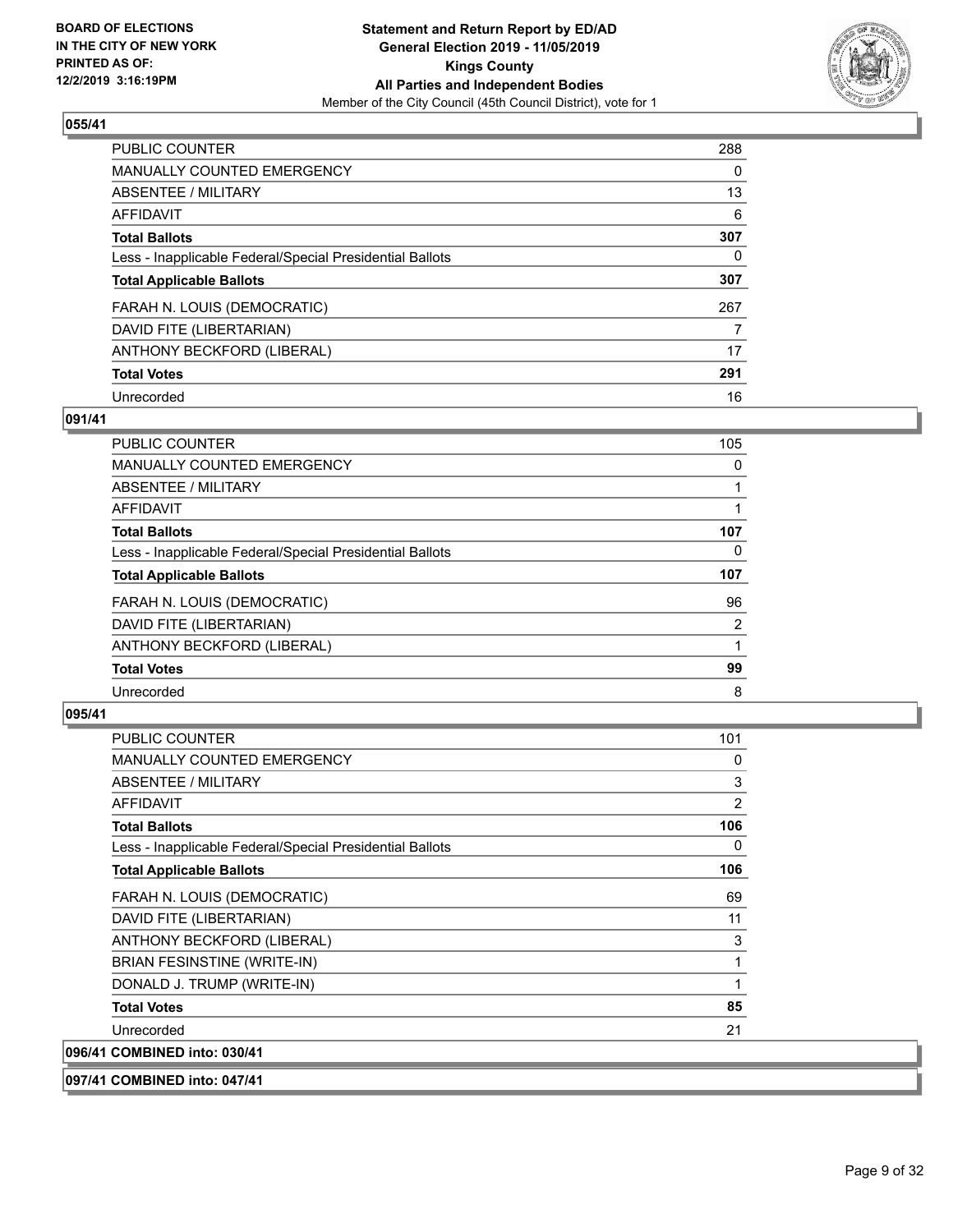

| <b>PUBLIC COUNTER</b>                                    | 155           |
|----------------------------------------------------------|---------------|
| <b>MANUALLY COUNTED EMERGENCY</b>                        | 0             |
| <b>ABSENTEE / MILITARY</b>                               | 3             |
| AFFIDAVIT                                                | 0             |
| <b>Total Ballots</b>                                     | 158           |
| Less - Inapplicable Federal/Special Presidential Ballots | $\mathbf{0}$  |
| <b>Total Applicable Ballots</b>                          | 158           |
| FARAH N. LOUIS (DEMOCRATIC)                              | 144           |
| DAVID FITE (LIBERTARIAN)                                 | 3             |
| ANTHONY BECKFORD (LIBERAL)                               | 2             |
| DEBORAH SHAMEL (WRITE-IN)                                | $\mathcal{P}$ |
| <b>Total Votes</b>                                       | 151           |
| Unrecorded                                               | 7             |
| 099/41 COMBINED into: 030/41                             |               |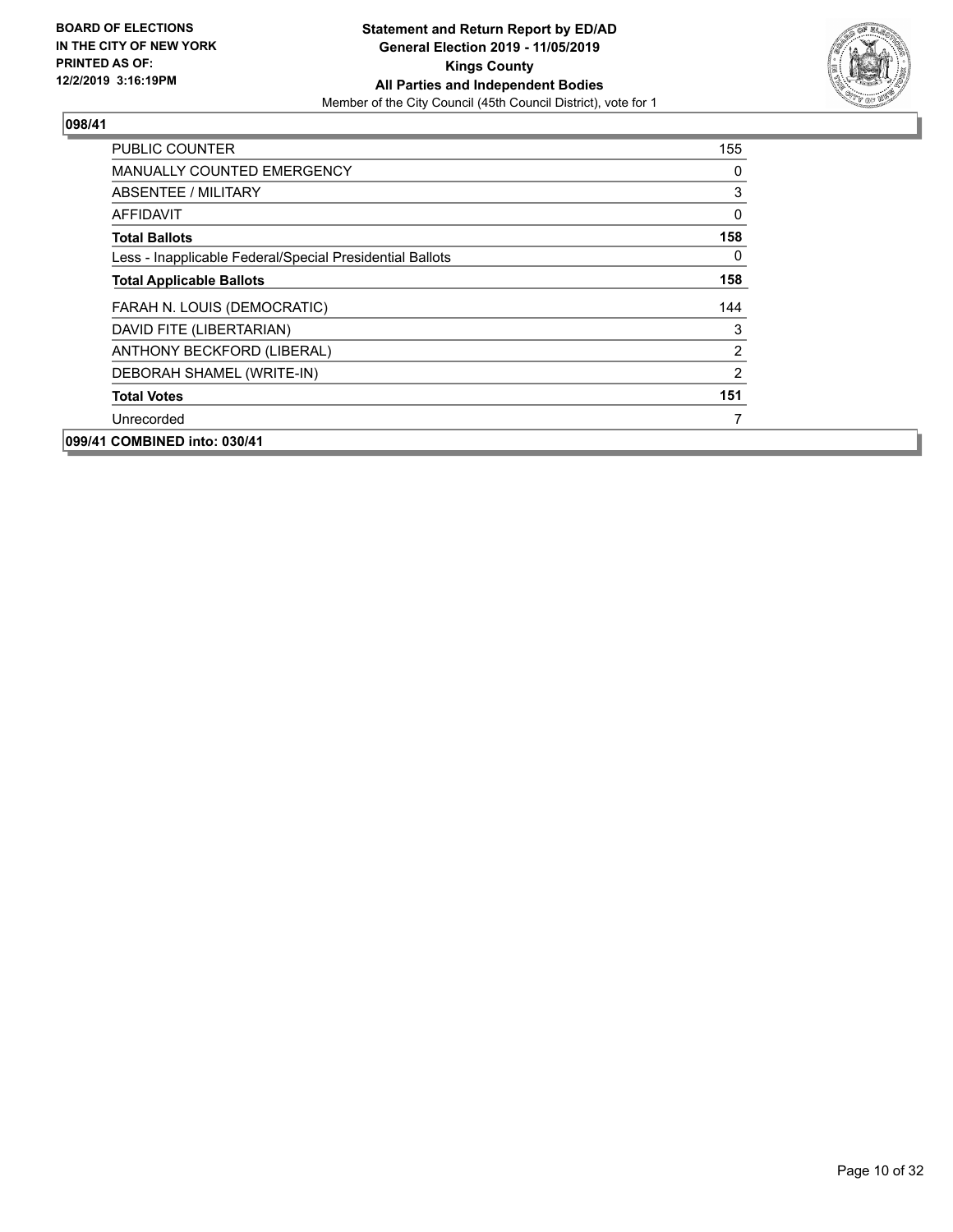

| PUBLIC COUNTER                                           | 255 |
|----------------------------------------------------------|-----|
| <b>MANUALLY COUNTED EMERGENCY</b>                        | 0   |
| ABSENTEE / MILITARY                                      | 5   |
| AFFIDAVIT                                                | 2   |
| <b>Total Ballots</b>                                     | 262 |
| Less - Inapplicable Federal/Special Presidential Ballots | 0   |
| <b>Total Applicable Ballots</b>                          | 262 |
| FARAH N. LOUIS (DEMOCRATIC)                              | 205 |
| DAVID FITE (LIBERTARIAN)                                 | 12  |
| ANTHONY BECKFORD (LIBERAL)                               | 15  |
| MOSHE GRUNFELD (WRITE-IN)                                | 1   |
| OOV HIKIND (WRITE-IN)                                    |     |
| <b>Total Votes</b>                                       | 234 |
| Unrecorded                                               | 28  |

## **037/42**

| PUBLIC COUNTER                                           | 114 |
|----------------------------------------------------------|-----|
| MANUALLY COUNTED EMERGENCY                               | 0   |
| ABSENTEE / MILITARY                                      | 2   |
| AFFIDAVIT                                                | 4   |
| <b>Total Ballots</b>                                     | 120 |
| Less - Inapplicable Federal/Special Presidential Ballots | 0   |
| <b>Total Applicable Ballots</b>                          | 120 |
| FARAH N. LOUIS (DEMOCRATIC)                              | 91  |
| DAVID FITE (LIBERTARIAN)                                 | 4   |
| ANTHONY BECKFORD (LIBERAL)                               | 17  |
| MICHAEL R PASTERNACK (WRITE-IN)                          |     |
| <b>Total Votes</b>                                       | 113 |
| Unrecorded                                               | 7   |
|                                                          |     |

# **038/42 COMBINED into: 051/42**

#### **039/42 COMBINED into: 058/42**

| 181 |
|-----|
| 0   |
| 0   |
| 0   |
| 181 |
| 0   |
| 181 |
| 160 |
| 0   |
| 10  |
| 170 |
| 11  |
|     |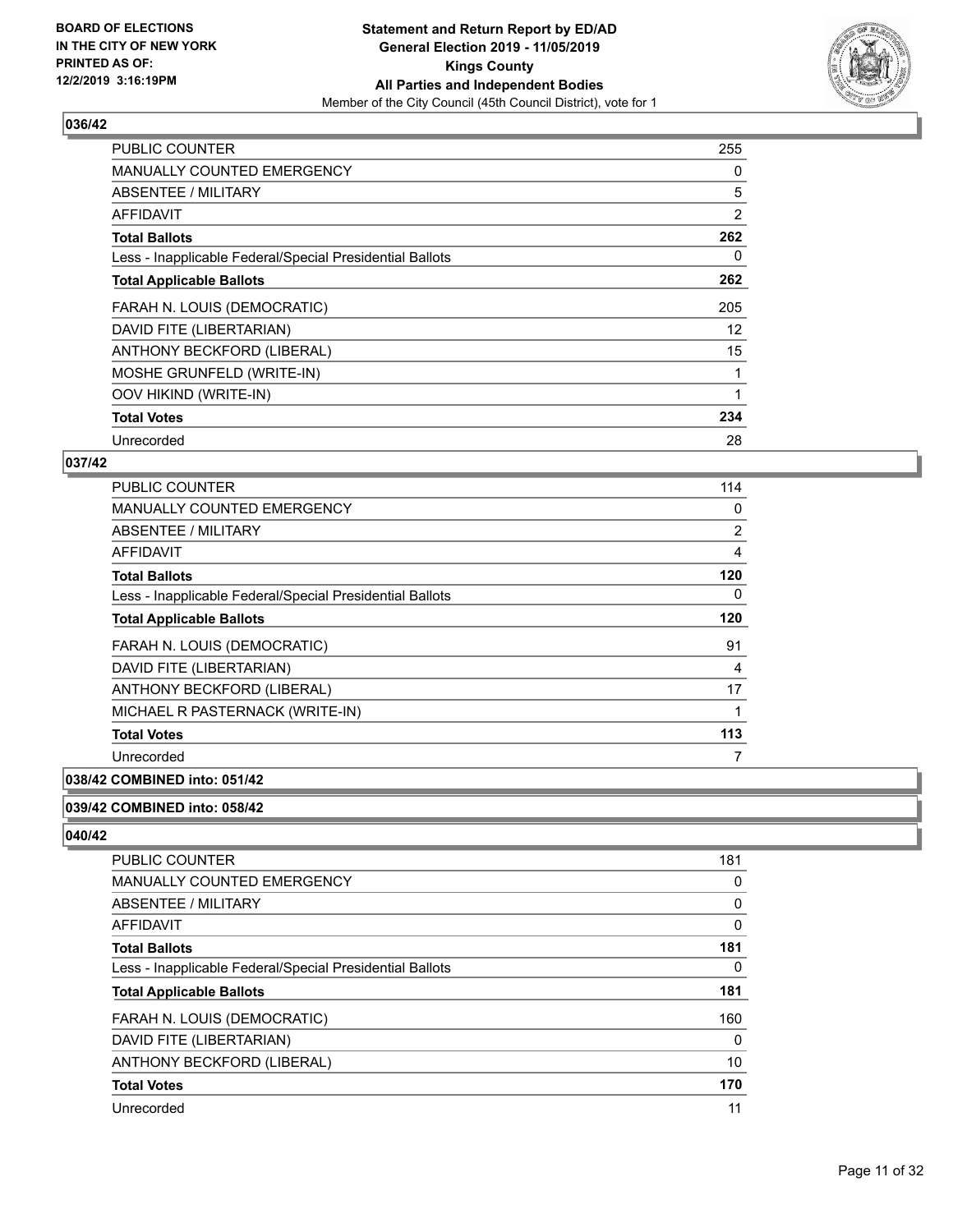

| <b>PUBLIC COUNTER</b>                                    | 205            |
|----------------------------------------------------------|----------------|
| <b>MANUALLY COUNTED EMERGENCY</b>                        | $\Omega$       |
| ABSENTEE / MILITARY                                      | 5              |
| <b>AFFIDAVIT</b>                                         | $\overline{2}$ |
| <b>Total Ballots</b>                                     | 212            |
| Less - Inapplicable Federal/Special Presidential Ballots | 0              |
| <b>Total Applicable Ballots</b>                          | 212            |
| FARAH N. LOUIS (DEMOCRATIC)                              | 188            |
| DAVID FITE (LIBERTARIAN)                                 |                |
| ANTHONY BECKFORD (LIBERAL)                               | 6              |
| <b>Total Votes</b>                                       | 195            |
| Unrecorded                                               | 17             |

#### **042/42**

| <b>PUBLIC COUNTER</b>                                    | 179      |
|----------------------------------------------------------|----------|
| MANUALLY COUNTED EMERGENCY                               | 0        |
| ABSENTEE / MILITARY                                      | 2        |
| <b>AFFIDAVIT</b>                                         |          |
| <b>Total Ballots</b>                                     | 182      |
| Less - Inapplicable Federal/Special Presidential Ballots | $\Omega$ |
| <b>Total Applicable Ballots</b>                          | 182      |
| FARAH N. LOUIS (DEMOCRATIC)                              | 159      |
| DAVID FITE (LIBERTARIAN)                                 | 2        |
| ANTHONY BECKFORD (LIBERAL)                               | 10       |
| <b>Total Votes</b>                                       | 171      |
| Unrecorded                                               | 11       |

| <b>PUBLIC COUNTER</b>                                    | 168               |
|----------------------------------------------------------|-------------------|
| MANUALLY COUNTED EMERGENCY                               | 0                 |
| ABSENTEE / MILITARY                                      | 4                 |
| AFFIDAVIT                                                | 4                 |
| <b>Total Ballots</b>                                     | 176               |
| Less - Inapplicable Federal/Special Presidential Ballots | 0                 |
| <b>Total Applicable Ballots</b>                          | 176               |
| FARAH N. LOUIS (DEMOCRATIC)                              | 155               |
| DAVID FITE (LIBERTARIAN)                                 | 3                 |
| ANTHONY BECKFORD (LIBERAL)                               | $12 \overline{ }$ |
| <b>Total Votes</b>                                       | 170               |
| Unrecorded                                               | 6                 |
| 044/42 COMBINED into: 071/42                             |                   |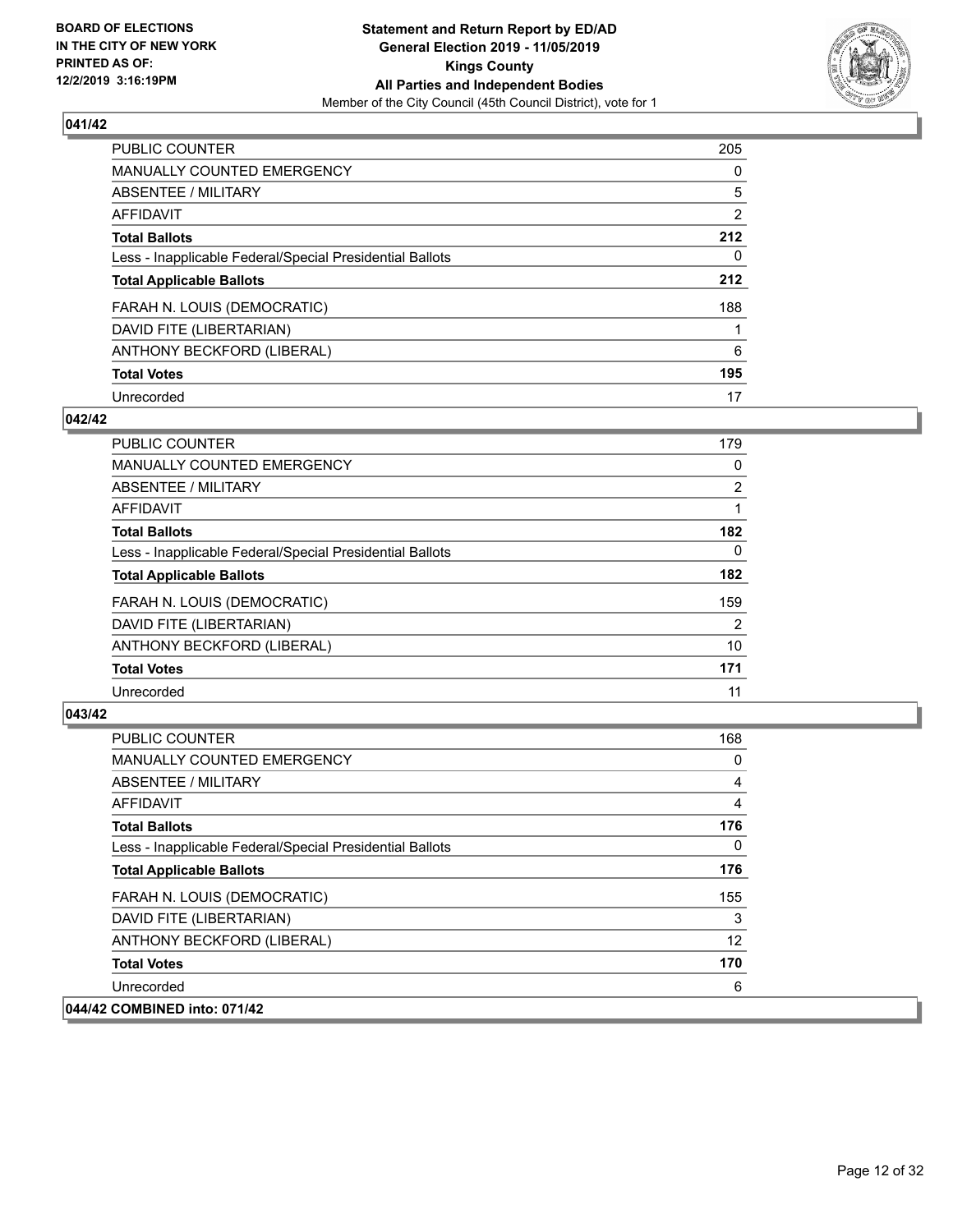

| <b>PUBLIC COUNTER</b>                                    | 176      |
|----------------------------------------------------------|----------|
| <b>MANUALLY COUNTED EMERGENCY</b>                        | $\Omega$ |
| ABSENTEE / MILITARY                                      | 0        |
| AFFIDAVIT                                                | 0        |
| <b>Total Ballots</b>                                     | 176      |
| Less - Inapplicable Federal/Special Presidential Ballots | 0        |
| <b>Total Applicable Ballots</b>                          | 176      |
| FARAH N. LOUIS (DEMOCRATIC)                              | 163      |
| DAVID FITE (LIBERTARIAN)                                 | 3        |
| ANTHONY BECKFORD (LIBERAL)                               | 3        |
| <b>Total Votes</b>                                       | 169      |
| Unrecorded                                               |          |

#### **046/42**

| <b>PUBLIC COUNTER</b>                                    | 196      |
|----------------------------------------------------------|----------|
| <b>MANUALLY COUNTED EMERGENCY</b>                        | 0        |
| ABSENTEE / MILITARY                                      |          |
| AFFIDAVIT                                                | 0        |
| <b>Total Ballots</b>                                     | 197      |
| Less - Inapplicable Federal/Special Presidential Ballots | $\Omega$ |
| <b>Total Applicable Ballots</b>                          | 197      |
| FARAH N. LOUIS (DEMOCRATIC)                              | 175      |
| DAVID FITE (LIBERTARIAN)                                 | $\Omega$ |
| ANTHONY BECKFORD (LIBERAL)                               | 10       |
| <b>Total Votes</b>                                       | 185      |
| Unrecorded                                               | 12       |
|                                                          |          |

## **047/42 COMBINED into: 050/42**

| <b>PUBLIC COUNTER</b>                                    | 228 |
|----------------------------------------------------------|-----|
| <b>MANUALLY COUNTED EMERGENCY</b>                        | 0   |
| ABSENTEE / MILITARY                                      | 8   |
| AFFIDAVIT                                                | 3   |
| <b>Total Ballots</b>                                     | 239 |
| Less - Inapplicable Federal/Special Presidential Ballots | 0   |
| <b>Total Applicable Ballots</b>                          | 239 |
| FARAH N. LOUIS (DEMOCRATIC)                              | 210 |
| DAVID FITE (LIBERTARIAN)                                 | 8   |
| ANTHONY BECKFORD (LIBERAL)                               | 10  |
| ERNEST SKINNES (WRITE-IN)                                |     |
| <b>Total Votes</b>                                       | 229 |
| Unrecorded                                               | 10  |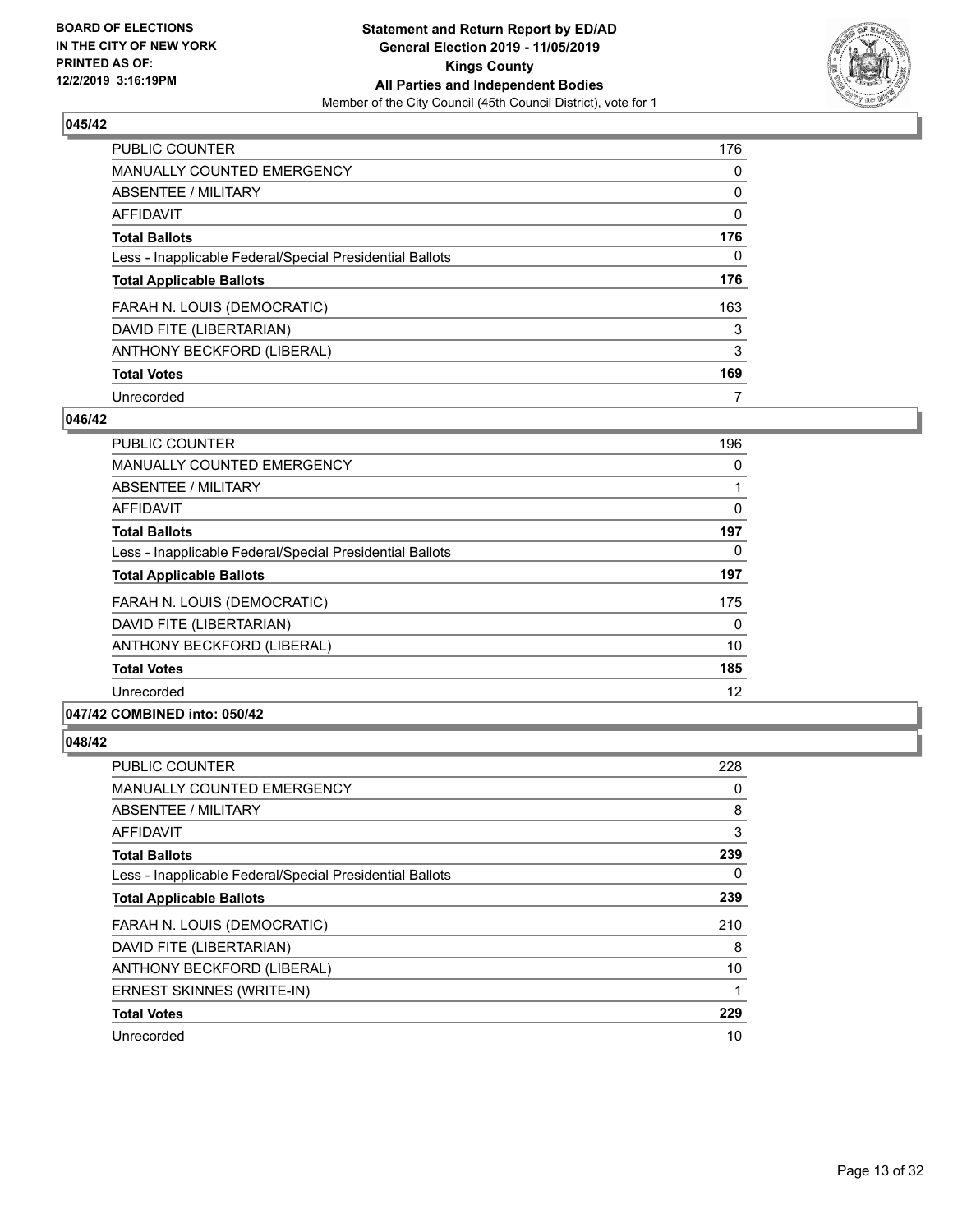

| <b>PUBLIC COUNTER</b>                                    | 395            |
|----------------------------------------------------------|----------------|
| MANUALLY COUNTED EMERGENCY                               | $\Omega$       |
| ABSENTEE / MILITARY                                      | 3              |
| AFFIDAVIT                                                | $\overline{2}$ |
| <b>Total Ballots</b>                                     | 400            |
| Less - Inapplicable Federal/Special Presidential Ballots | 0              |
| <b>Total Applicable Ballots</b>                          | 400            |
| FARAH N. LOUIS (DEMOCRATIC)                              | 350            |
| DAVID FITE (LIBERTARIAN)                                 | 6              |
| ANTHONY BECKFORD (LIBERAL)                               | 26             |
| <b>Total Votes</b>                                       | 382            |
| Unrecorded                                               | 18             |

#### **050/42**

| <b>PUBLIC COUNTER</b>                                    | 326 |
|----------------------------------------------------------|-----|
| <b>MANUALLY COUNTED EMERGENCY</b>                        | 0   |
| ABSENTEE / MILITARY                                      | 4   |
| AFFIDAVIT                                                |     |
| <b>Total Ballots</b>                                     | 331 |
| Less - Inapplicable Federal/Special Presidential Ballots | 0   |
| <b>Total Applicable Ballots</b>                          | 331 |
| FARAH N. LOUIS (DEMOCRATIC)                              | 287 |
| DAVID FITE (LIBERTARIAN)                                 | 3   |
| ANTHONY BECKFORD (LIBERAL)                               | 19  |
| MONIQUE CHANDLER WATERMAN (WRITE-IN)                     |     |
| <b>Total Votes</b>                                       | 310 |
| Unrecorded                                               | 21  |

| PUBLIC COUNTER                                           | 292 |
|----------------------------------------------------------|-----|
| MANUALLY COUNTED EMERGENCY                               | 0   |
| ABSENTEE / MILITARY                                      | 7   |
| AFFIDAVIT                                                | 0   |
| <b>Total Ballots</b>                                     | 299 |
| Less - Inapplicable Federal/Special Presidential Ballots | 0   |
| <b>Total Applicable Ballots</b>                          | 299 |
| FARAH N. LOUIS (DEMOCRATIC)                              | 250 |
| DAVID FITE (LIBERTARIAN)                                 | 11  |
| ANTHONY BECKFORD (LIBERAL)                               | 13  |
| GILAD SAFANOV (WRITE-IN)                                 | 2   |
| UNATTRIBUTABLE WRITE-IN (WRITE-IN)                       | 1   |
| <b>Total Votes</b>                                       | 277 |
| Unrecorded                                               | 22  |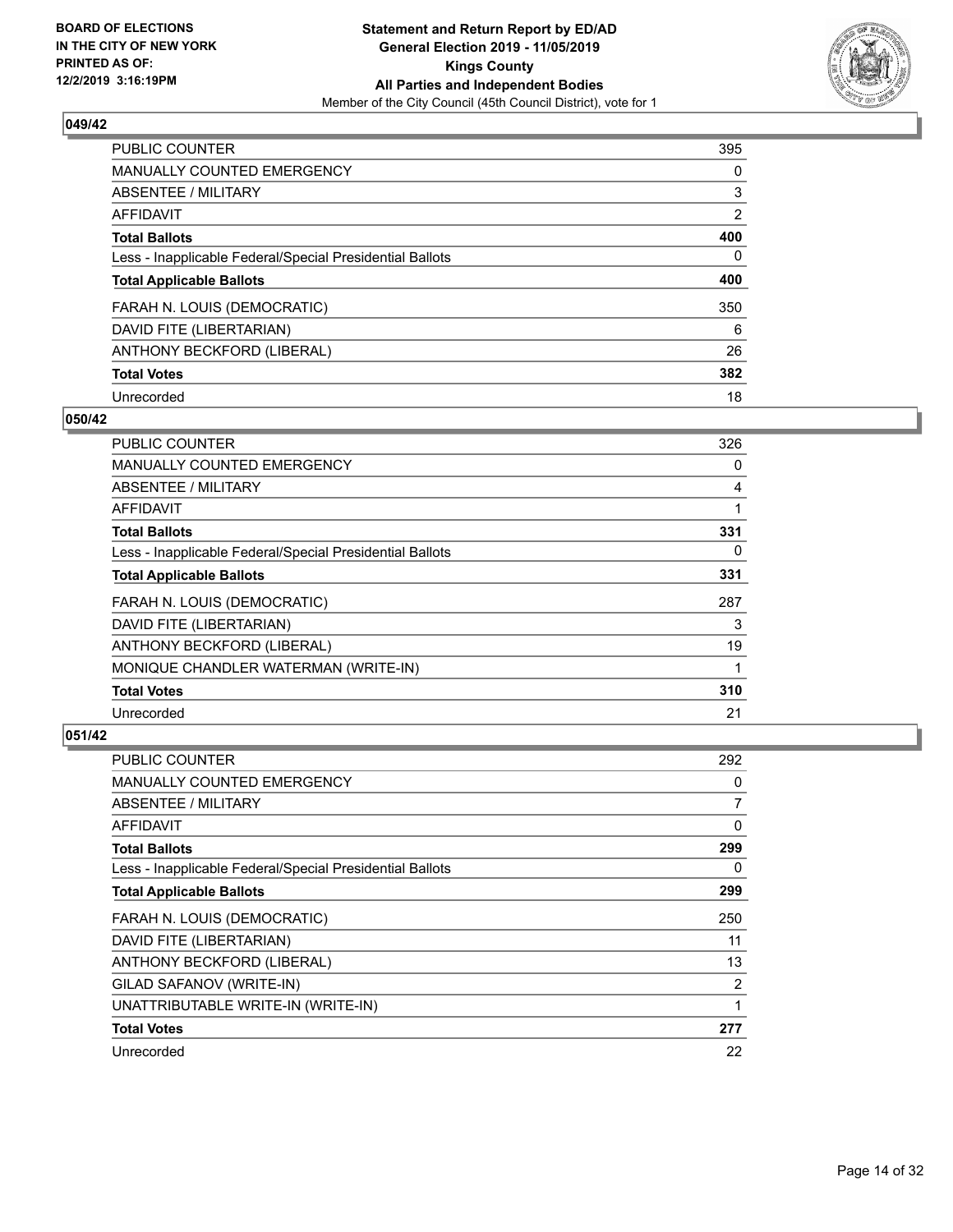

| <b>PUBLIC COUNTER</b>                                    | 149      |
|----------------------------------------------------------|----------|
| <b>MANUALLY COUNTED EMERGENCY</b>                        | 0        |
| ABSENTEE / MILITARY                                      | 4        |
| <b>AFFIDAVIT</b>                                         | 0        |
| <b>Total Ballots</b>                                     | 153      |
| Less - Inapplicable Federal/Special Presidential Ballots | $\Omega$ |
| <b>Total Applicable Ballots</b>                          | 153      |
| FARAH N. LOUIS (DEMOCRATIC)                              | 134      |
| DAVID FITE (LIBERTARIAN)                                 | 5        |
| ANTHONY BECKFORD (LIBERAL)                               | 8        |
| UNATTRIBUTABLE WRITE-IN (WRITE-IN)                       | 1        |
| <b>Total Votes</b>                                       | 148      |
| Unrecorded                                               | 5        |

## **053/42**

| <b>PUBLIC COUNTER</b>                                    | 140 |
|----------------------------------------------------------|-----|
| <b>MANUALLY COUNTED EMERGENCY</b>                        | 0   |
| ABSENTEE / MILITARY                                      | 3   |
| <b>AFFIDAVIT</b>                                         | 0   |
| <b>Total Ballots</b>                                     | 143 |
| Less - Inapplicable Federal/Special Presidential Ballots | 0   |
| <b>Total Applicable Ballots</b>                          | 143 |
| FARAH N. LOUIS (DEMOCRATIC)                              | 127 |
| DAVID FITE (LIBERTARIAN)                                 |     |
| ANTHONY BECKFORD (LIBERAL)                               | 12  |
| <b>Total Votes</b>                                       | 140 |
| Unrecorded                                               | 3   |

| 206 |
|-----|
| 0   |
| 4   |
| 4   |
| 214 |
| 0   |
| 214 |
| 187 |
| 4   |
| 15  |
| 206 |
| 8   |
|     |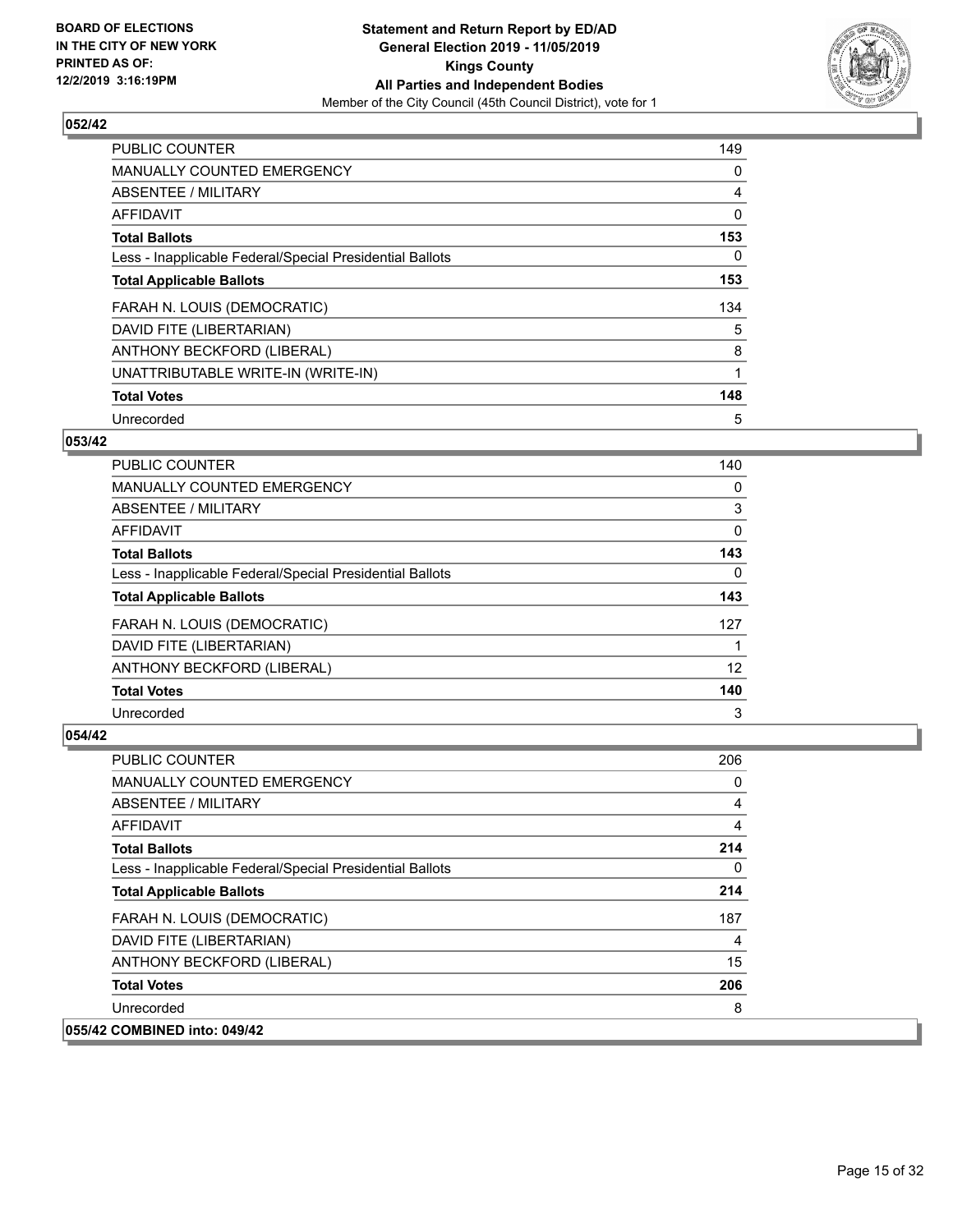

| PUBLIC COUNTER                                           | 177 |
|----------------------------------------------------------|-----|
| <b>MANUALLY COUNTED EMERGENCY</b>                        | 0   |
| ABSENTEE / MILITARY                                      | 3   |
| <b>AFFIDAVIT</b>                                         | 2   |
| <b>Total Ballots</b>                                     | 182 |
| Less - Inapplicable Federal/Special Presidential Ballots | 0   |
| <b>Total Applicable Ballots</b>                          | 182 |
| FARAH N. LOUIS (DEMOCRATIC)                              | 157 |
| DAVID FITE (LIBERTARIAN)                                 | 3   |
| ANTHONY BECKFORD (LIBERAL)                               | 12  |
| MONIQUE CHANDLER WATERMAN (WRITE-IN)                     | 1   |
| <b>Total Votes</b>                                       | 173 |
| Unrecorded                                               | 9   |

## **057/42**

| <b>PUBLIC COUNTER</b>                                    | 212            |
|----------------------------------------------------------|----------------|
| <b>MANUALLY COUNTED EMERGENCY</b>                        | 0              |
| ABSENTEE / MILITARY                                      | $\overline{2}$ |
| AFFIDAVIT                                                | 0              |
| <b>Total Ballots</b>                                     | 214            |
| Less - Inapplicable Federal/Special Presidential Ballots | 0              |
| <b>Total Applicable Ballots</b>                          | 214            |
| FARAH N. LOUIS (DEMOCRATIC)                              | 192            |
| DAVID FITE (LIBERTARIAN)                                 | $\Omega$       |
| ANTHONY BECKFORD (LIBERAL)                               | 9              |
| <b>Total Votes</b>                                       | 201            |
| Unrecorded                                               | 13             |

| <b>PUBLIC COUNTER</b>                                    | 334 |
|----------------------------------------------------------|-----|
| <b>MANUALLY COUNTED EMERGENCY</b>                        | 0   |
| ABSENTEE / MILITARY                                      | 5   |
| AFFIDAVIT                                                | 3   |
| <b>Total Ballots</b>                                     | 342 |
| Less - Inapplicable Federal/Special Presidential Ballots | 0   |
| <b>Total Applicable Ballots</b>                          | 342 |
| FARAH N. LOUIS (DEMOCRATIC)                              | 314 |
| DAVID FITE (LIBERTARIAN)                                 |     |
| ANTHONY BECKFORD (LIBERAL)                               | 13  |
| <b>Total Votes</b>                                       | 328 |
| Unrecorded                                               | 14  |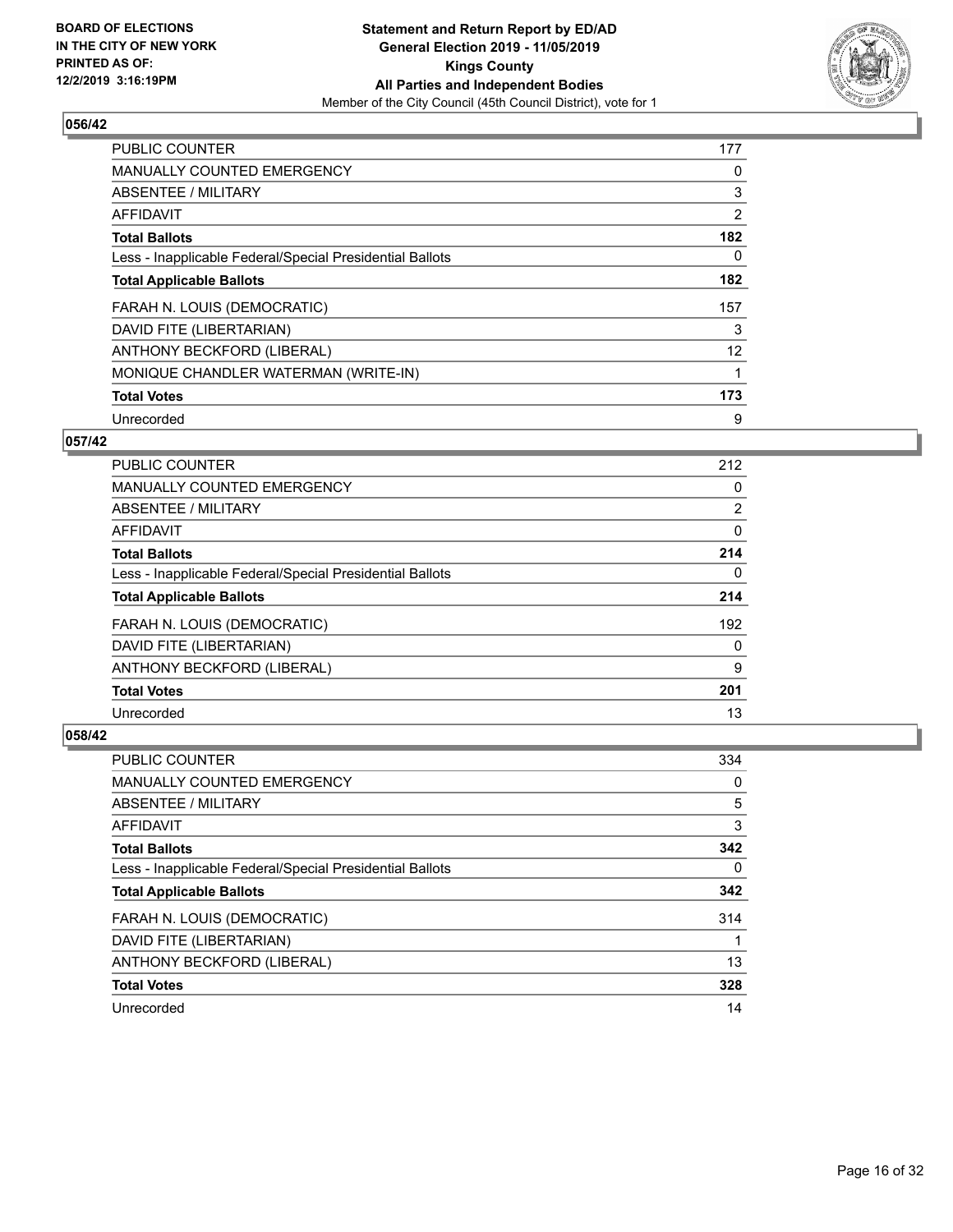

| <b>PUBLIC COUNTER</b>                                    | 30             |
|----------------------------------------------------------|----------------|
| <b>MANUALLY COUNTED EMERGENCY</b>                        | 0              |
| ABSENTEE / MILITARY                                      |                |
| AFFIDAVIT                                                | 0              |
| <b>Total Ballots</b>                                     | 31             |
| Less - Inapplicable Federal/Special Presidential Ballots | $\Omega$       |
| <b>Total Applicable Ballots</b>                          | 31             |
| FARAH N. LOUIS (DEMOCRATIC)                              | 23             |
| DAVID FITE (LIBERTARIAN)                                 |                |
| ANTHONY BECKFORD (LIBERAL)                               | $\overline{2}$ |
| <b>Total Votes</b>                                       | 26             |
| Unrecorded                                               | 5              |

#### **061/42**

| PUBLIC COUNTER                                           | 127 |
|----------------------------------------------------------|-----|
| <b>MANUALLY COUNTED EMERGENCY</b>                        | 0   |
| <b>ABSENTEE / MILITARY</b>                               | 1   |
| <b>AFFIDAVIT</b>                                         | 1   |
| <b>Total Ballots</b>                                     | 129 |
| Less - Inapplicable Federal/Special Presidential Ballots | 0   |
| <b>Total Applicable Ballots</b>                          | 129 |
| FARAH N. LOUIS (DEMOCRATIC)                              | 100 |
| DAVID FITE (LIBERTARIAN)                                 | 6   |
| ANTHONY BECKFORD (LIBERAL)                               | 5   |
| ARYEH AMOR (WRITE-IN)                                    | 1   |
| MONIQUE CHANDLER WATERMAN (WRITE-IN)                     | 1   |
| UNATTRIBUTABLE WRITE-IN (WRITE-IN)                       | 1   |
| UNCOUNTED WRITE-IN PER STATUTE (WRITE-IN)                | 1   |
| <b>Total Votes</b>                                       | 115 |
| Unrecorded                                               | 14  |

| PUBLIC COUNTER                                           | 241 |
|----------------------------------------------------------|-----|
| <b>MANUALLY COUNTED EMERGENCY</b>                        | 0   |
| <b>ABSENTEE / MILITARY</b>                               | 5   |
| <b>AFFIDAVIT</b>                                         | 3   |
| <b>Total Ballots</b>                                     | 249 |
| Less - Inapplicable Federal/Special Presidential Ballots | 0   |
| <b>Total Applicable Ballots</b>                          | 249 |
| FARAH N. LOUIS (DEMOCRATIC)                              | 206 |
| DAVID FITE (LIBERTARIAN)                                 | 8   |
| ANTHONY BECKFORD (LIBERAL)                               | 14  |
| CHAELES LALTER (WRITE-IN)                                |     |
| JAVIER R SEYMORE (WRITE-IN)                              |     |
| <b>Total Votes</b>                                       | 230 |
| Unrecorded                                               | 19  |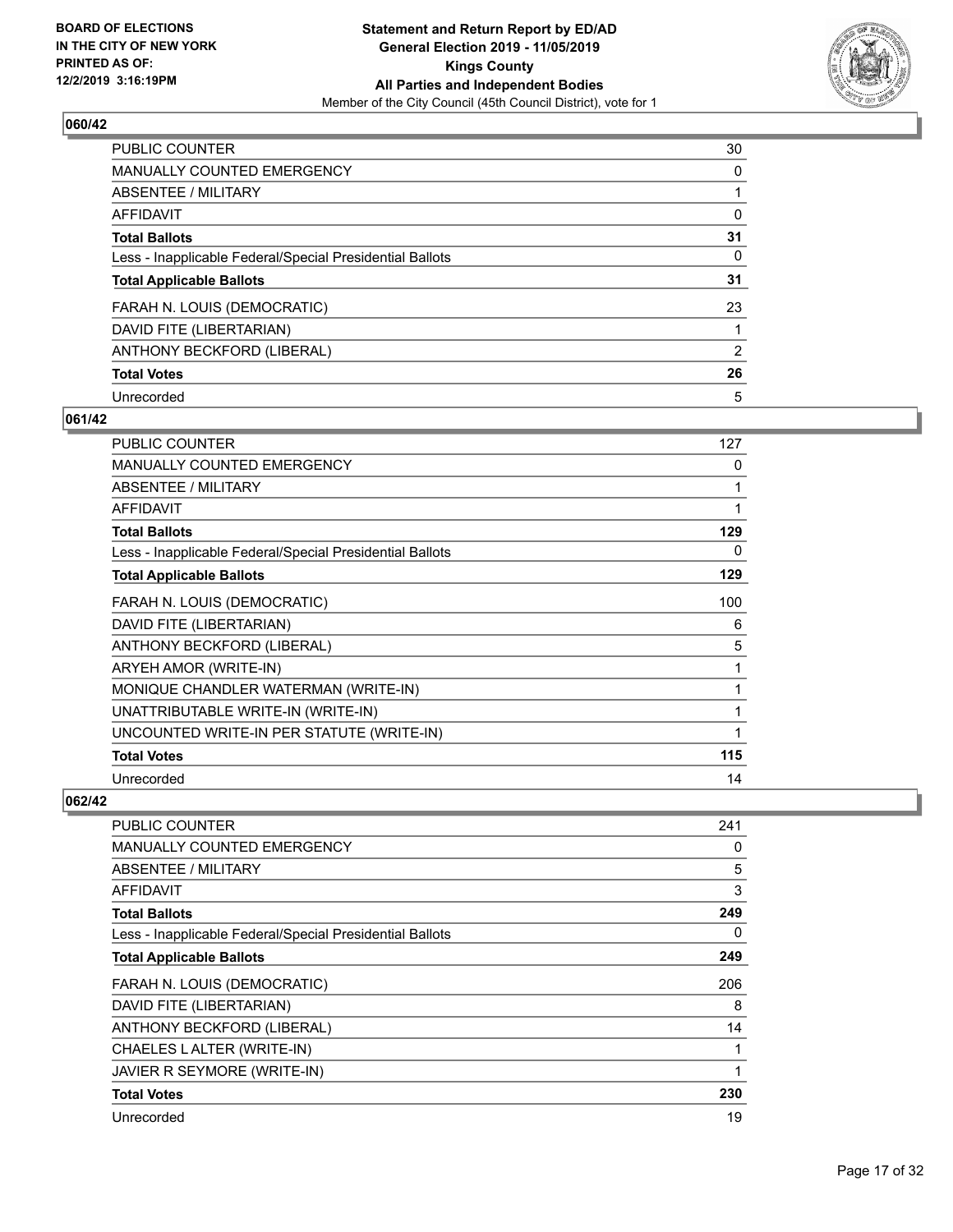

| <b>PUBLIC COUNTER</b>                                    | 296            |
|----------------------------------------------------------|----------------|
| <b>MANUALLY COUNTED EMERGENCY</b>                        | 0              |
| ABSENTEE / MILITARY                                      |                |
| <b>AFFIDAVIT</b>                                         | $\overline{2}$ |
| <b>Total Ballots</b>                                     | 299            |
| Less - Inapplicable Federal/Special Presidential Ballots | 0              |
| <b>Total Applicable Ballots</b>                          | 299            |
| FARAH N. LOUIS (DEMOCRATIC)                              | 258            |
| DAVID FITE (LIBERTARIAN)                                 | 9              |
| ANTHONY BECKFORD (LIBERAL)                               | 5              |
| YAAKOV YOSEF HARTMAN (WRITE-IN)                          | 1              |
| <b>Total Votes</b>                                       | 273            |
| Unrecorded                                               | 26             |

#### **064/42**

| <b>PUBLIC COUNTER</b>                                    | 242      |
|----------------------------------------------------------|----------|
| <b>MANUALLY COUNTED EMERGENCY</b>                        | $\Omega$ |
| <b>ABSENTEE / MILITARY</b>                               | 2        |
| <b>AFFIDAVIT</b>                                         |          |
| <b>Total Ballots</b>                                     | 245      |
| Less - Inapplicable Federal/Special Presidential Ballots | $\Omega$ |
| <b>Total Applicable Ballots</b>                          | 245      |
| FARAH N. LOUIS (DEMOCRATIC)                              | 213      |
| DAVID FITE (LIBERTARIAN)                                 | 8        |
| ANTHONY BECKFORD (LIBERAL)                               | 5        |
| <b>Total Votes</b>                                       | 226      |
| Unrecorded                                               | 19       |

# **065/42 COMBINED into: 063/42**

| PUBLIC COUNTER                                           | 36             |
|----------------------------------------------------------|----------------|
| <b>MANUALLY COUNTED EMERGENCY</b>                        | 0              |
| ABSENTEE / MILITARY                                      | 0              |
| AFFIDAVIT                                                | 0              |
| <b>Total Ballots</b>                                     | 36             |
| Less - Inapplicable Federal/Special Presidential Ballots | 0              |
| <b>Total Applicable Ballots</b>                          | 36             |
| FARAH N. LOUIS (DEMOCRATIC)                              | 26             |
| DAVID FITE (LIBERTARIAN)                                 | $\overline{4}$ |
| ANTHONY BECKFORD (LIBERAL)                               | 2              |
| <b>Total Votes</b>                                       | 32             |
| Unrecorded                                               | 4              |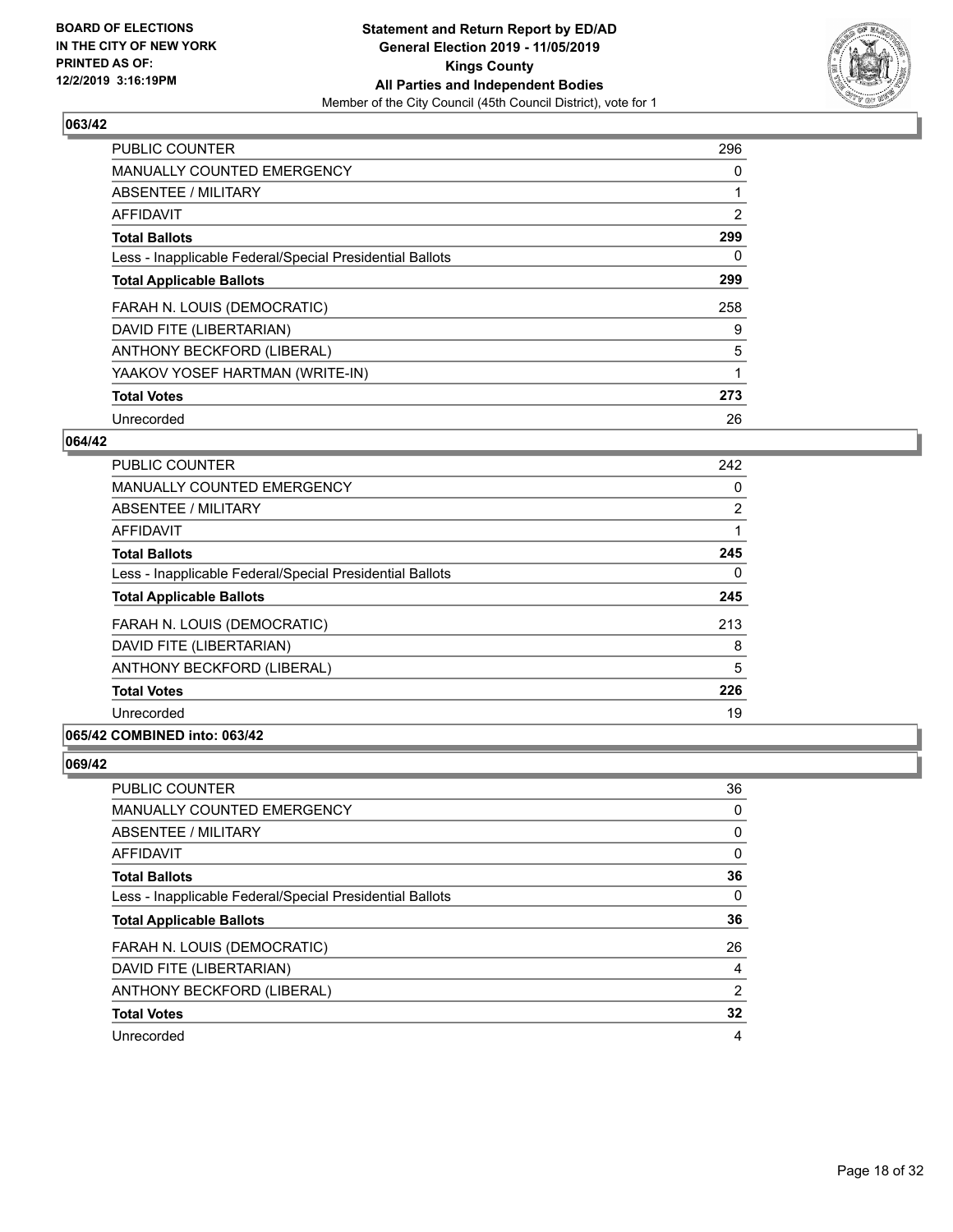

| <b>PUBLIC COUNTER</b>                                    | 262      |
|----------------------------------------------------------|----------|
| <b>MANUALLY COUNTED EMERGENCY</b>                        | $\Omega$ |
| ABSENTEE / MILITARY                                      | 6        |
| <b>AFFIDAVIT</b>                                         | 5        |
| <b>Total Ballots</b>                                     | 273      |
| Less - Inapplicable Federal/Special Presidential Ballots | 0        |
| <b>Total Applicable Ballots</b>                          | 273      |
| FARAH N. LOUIS (DEMOCRATIC)                              | 242      |
| DAVID FITE (LIBERTARIAN)                                 | 3        |
| ANTHONY BECKFORD (LIBERAL)                               | 23       |
| <b>Total Votes</b>                                       | 268      |
| Unrecorded                                               | 5        |

#### **073/42**

| <b>PUBLIC COUNTER</b>                                    | 176          |
|----------------------------------------------------------|--------------|
| <b>MANUALLY COUNTED EMERGENCY</b>                        | 0            |
| ABSENTEE / MILITARY                                      | 8            |
| <b>AFFIDAVIT</b>                                         | 2            |
| <b>Total Ballots</b>                                     | 186          |
| Less - Inapplicable Federal/Special Presidential Ballots | $\Omega$     |
| <b>Total Applicable Ballots</b>                          | 186          |
| FARAH N. LOUIS (DEMOCRATIC)                              | 162          |
| DAVID FITE (LIBERTARIAN)                                 | $\mathbf{0}$ |
| ANTHONY BECKFORD (LIBERAL)                               | 18           |
| <b>Total Votes</b>                                       | 180          |
| Unrecorded                                               | 6            |

| <b>PUBLIC COUNTER</b>                                    | 154 |
|----------------------------------------------------------|-----|
| MANUALLY COUNTED EMERGENCY                               | 0   |
| ABSENTEE / MILITARY                                      | 2   |
| AFFIDAVIT                                                | 0   |
| <b>Total Ballots</b>                                     | 156 |
| Less - Inapplicable Federal/Special Presidential Ballots | 0   |
| <b>Total Applicable Ballots</b>                          | 156 |
| FARAH N. LOUIS (DEMOCRATIC)                              | 139 |
| DAVID FITE (LIBERTARIAN)                                 | 2   |
| ANTHONY BECKFORD (LIBERAL)                               | 9   |
| MONIQUE CHANDLER WATERMAN (WRITE-IN)                     |     |
| UNATTRIBUTABLE WRITE-IN (WRITE-IN)                       | 1   |
| <b>Total Votes</b>                                       | 152 |
| Unrecorded                                               | 4   |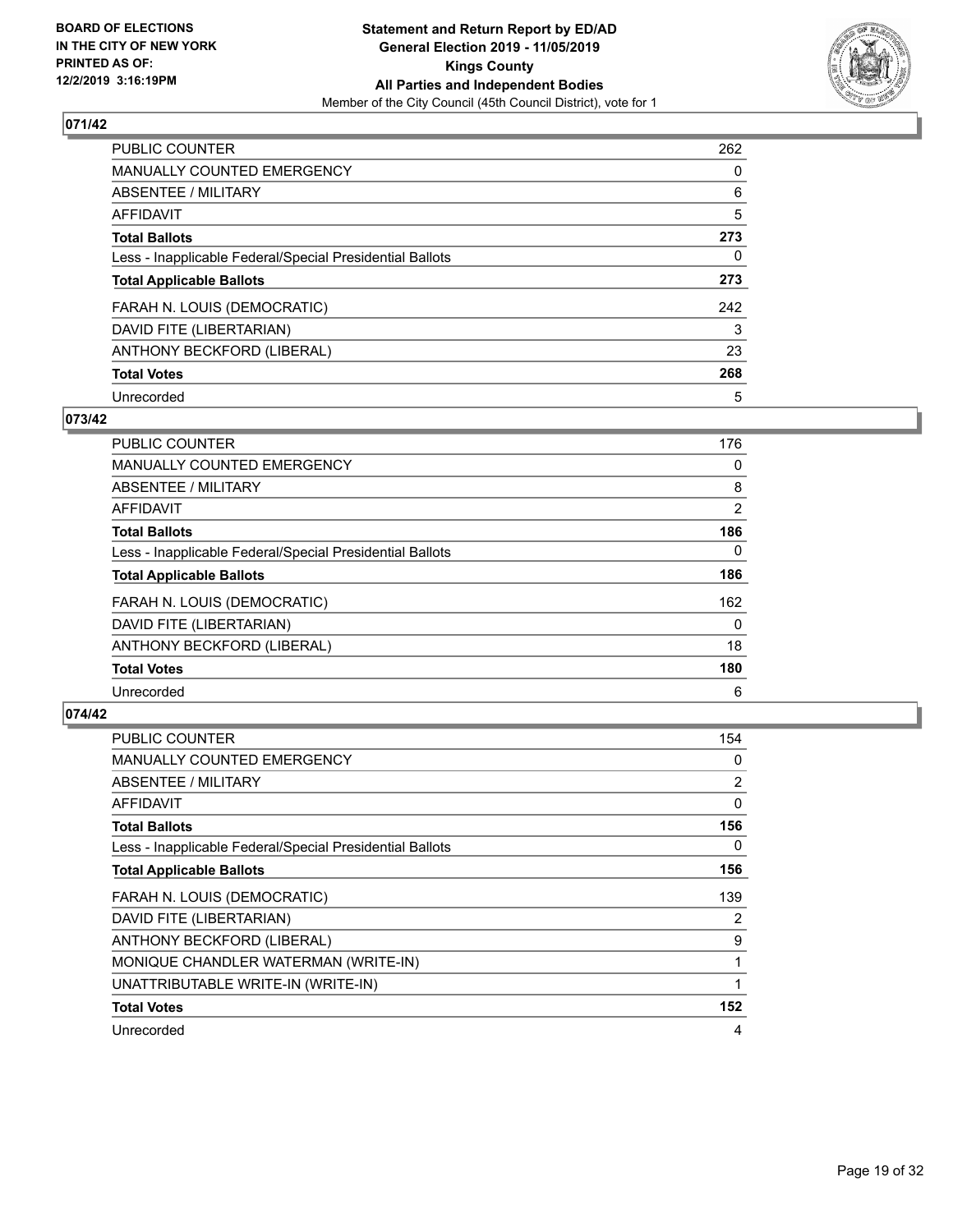

| <b>PUBLIC COUNTER</b>                                    | 153            |
|----------------------------------------------------------|----------------|
| <b>MANUALLY COUNTED EMERGENCY</b>                        | 0              |
| ABSENTEE / MILITARY                                      | $\overline{2}$ |
| AFFIDAVIT                                                | 3              |
| <b>Total Ballots</b>                                     | 158            |
| Less - Inapplicable Federal/Special Presidential Ballots | 0              |
| <b>Total Applicable Ballots</b>                          | 158            |
| FARAH N. LOUIS (DEMOCRATIC)                              | 136            |
| DAVID FITE (LIBERTARIAN)                                 |                |
| ANTHONY BECKFORD (LIBERAL)                               | 16             |
| <b>Total Votes</b>                                       | 153            |
| Unrecorded                                               | 5              |
| 081/42 COMBINED into: 062/42                             |                |
| 082/42 COMBINED into: 064/42                             |                |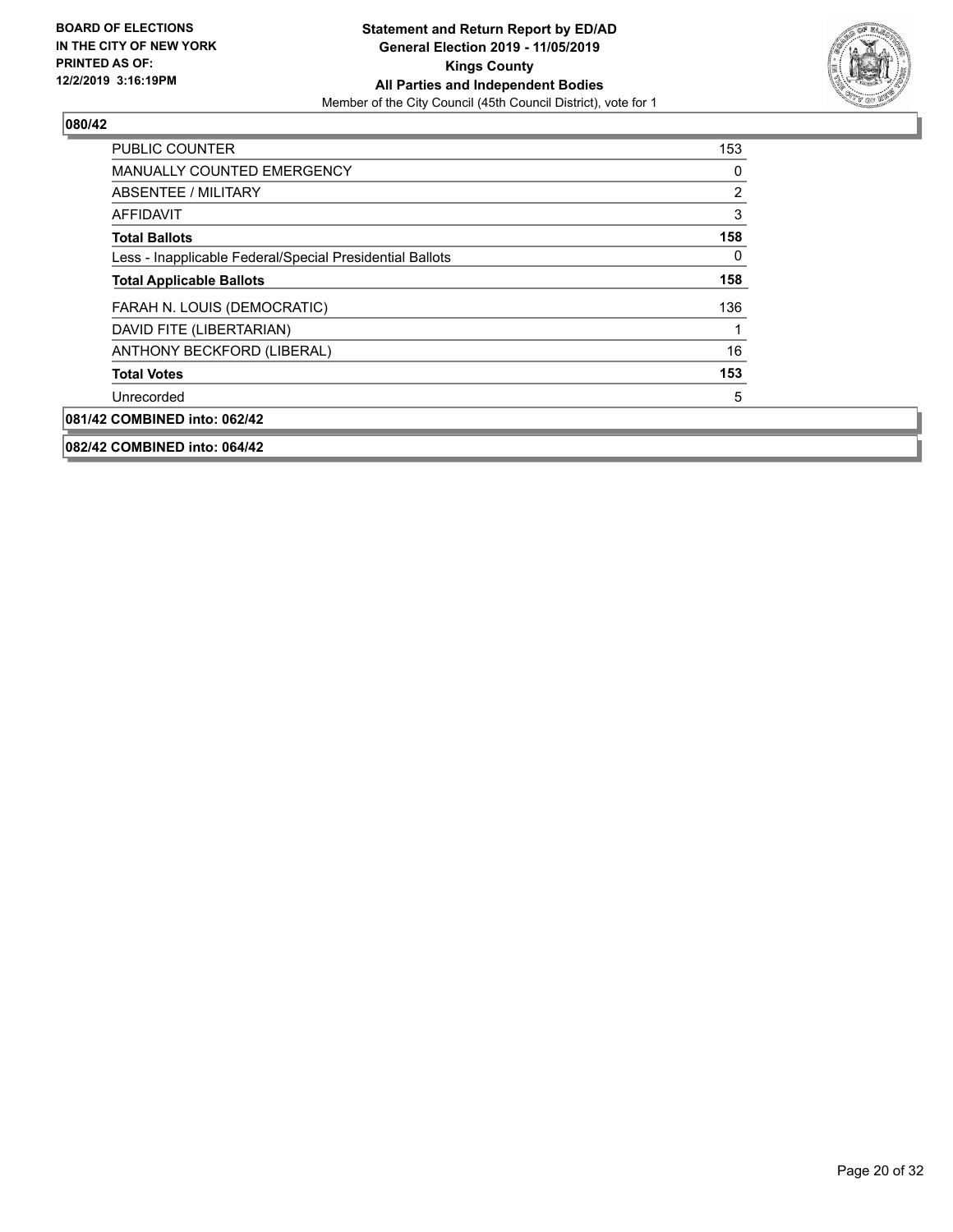

| <b>PUBLIC COUNTER</b>                                    | 196 |
|----------------------------------------------------------|-----|
| <b>MANUALLY COUNTED EMERGENCY</b>                        | 0   |
| ABSENTEE / MILITARY                                      | 6   |
| AFFIDAVIT                                                | 2   |
| <b>Total Ballots</b>                                     | 204 |
| Less - Inapplicable Federal/Special Presidential Ballots | 0   |
| <b>Total Applicable Ballots</b>                          | 204 |
| FARAH N. LOUIS (DEMOCRATIC)                              | 125 |
| DAVID FITE (LIBERTARIAN)                                 | 23  |
| ANTHONY BECKFORD (LIBERAL)                               | 12  |
| ADINA SASH (WRITE-IN)                                    |     |
| UNATTRIBUTABLE WRITE-IN (WRITE-IN)                       |     |
| <b>Total Votes</b>                                       | 162 |
| Unrecorded                                               | 42  |

## **027/44**

| PUBLIC COUNTER                                           | 176      |
|----------------------------------------------------------|----------|
| MANUALLY COUNTED EMERGENCY                               | 0        |
| ABSENTEE / MILITARY                                      |          |
| AFFIDAVIT                                                | 0        |
| <b>Total Ballots</b>                                     | 177      |
| Less - Inapplicable Federal/Special Presidential Ballots | $\Omega$ |
| <b>Total Applicable Ballots</b>                          | 177      |
| FARAH N. LOUIS (DEMOCRATIC)                              | 136      |
| DAVID FITE (LIBERTARIAN)                                 | 8        |
| ANTHONY BECKFORD (LIBERAL)                               | 12       |
| DAVID BADALOU (WRITE-IN)                                 |          |
| <b>Total Votes</b>                                       | 157      |
| Unrecorded                                               | 20       |

| PUBLIC COUNTER                                           | 224            |
|----------------------------------------------------------|----------------|
| MANUALLY COUNTED EMERGENCY                               | 0              |
| ABSENTEE / MILITARY                                      | $\overline{2}$ |
| AFFIDAVIT                                                | 3              |
| <b>Total Ballots</b>                                     | 229            |
| Less - Inapplicable Federal/Special Presidential Ballots | 0              |
| <b>Total Applicable Ballots</b>                          | 229            |
| FARAH N. LOUIS (DEMOCRATIC)                              | 168            |
| DAVID FITE (LIBERTARIAN)                                 | 14             |
| ANTHONY BECKFORD (LIBERAL)                               | 28             |
| JOSEPH WEIS (WRITE-IN)                                   |                |
| <b>Total Votes</b>                                       | 211            |
| Unrecorded                                               | 18             |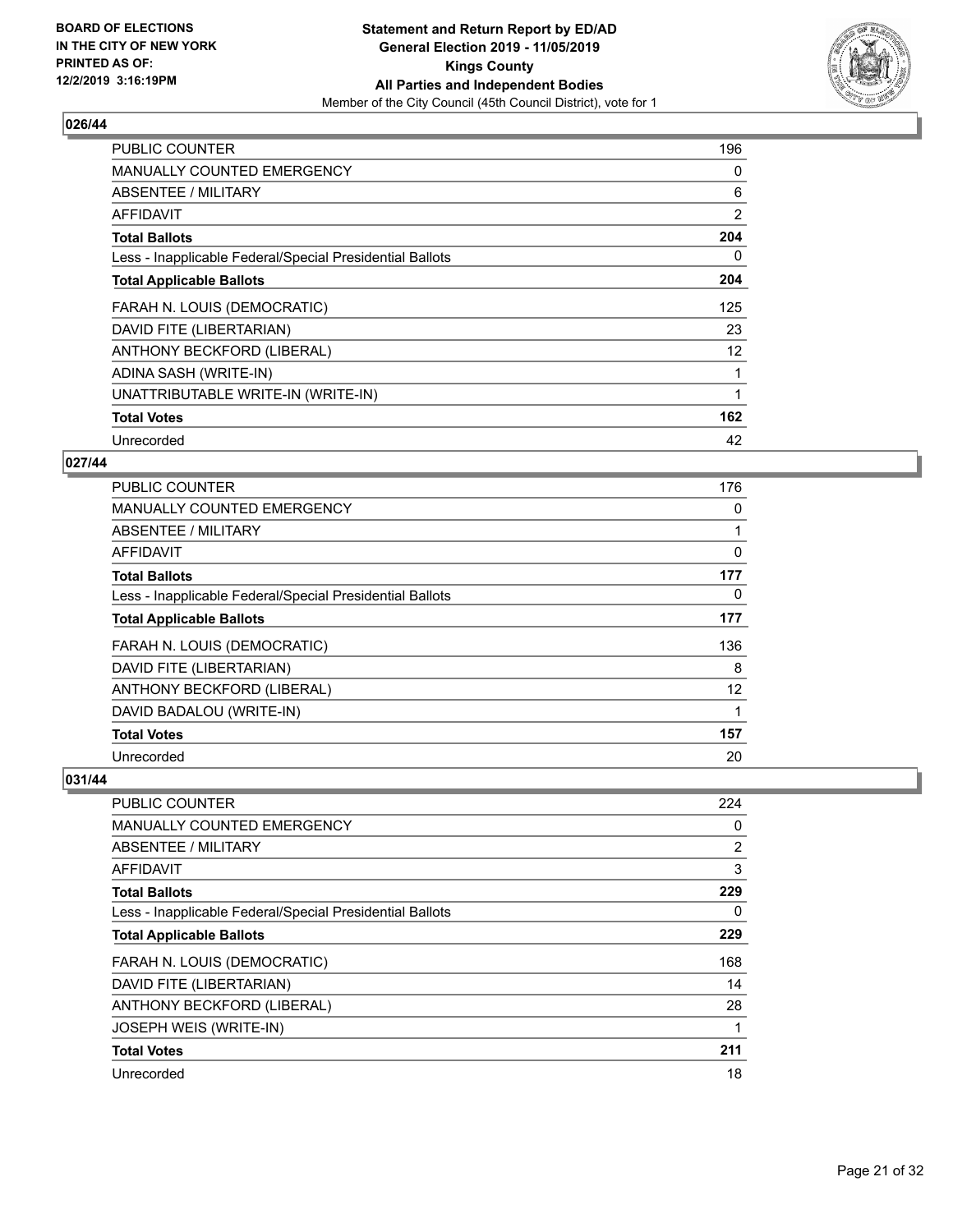

| PUBLIC COUNTER                                           | 42       |
|----------------------------------------------------------|----------|
| <b>MANUALLY COUNTED EMERGENCY</b>                        | $\Omega$ |
| ABSENTEE / MILITARY                                      | 0        |
| <b>AFFIDAVIT</b>                                         | 0        |
| <b>Total Ballots</b>                                     | 42       |
| Less - Inapplicable Federal/Special Presidential Ballots | $\Omega$ |
| <b>Total Applicable Ballots</b>                          | 42       |
| FARAH N. LOUIS (DEMOCRATIC)                              | 40       |
| DAVID FITE (LIBERTARIAN)                                 | 0        |
| ANTHONY BECKFORD (LIBERAL)                               | $\Omega$ |
| <b>Total Votes</b>                                       | 40       |
|                                                          |          |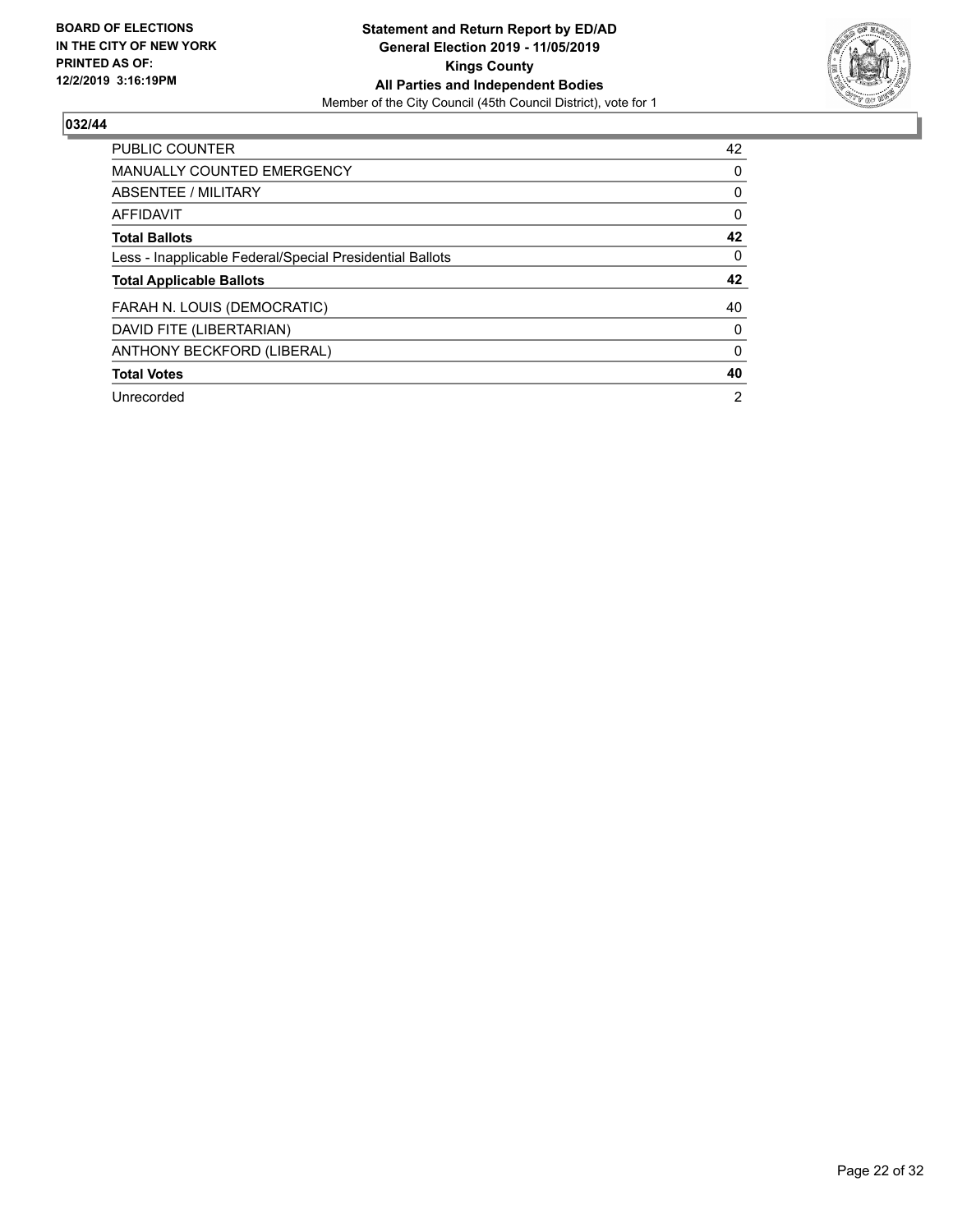

| 202 |
|-----|
| 0   |
|     |
|     |
| 204 |
| 0   |
| 204 |
| 170 |
| 4   |
| 7   |
| 181 |
| 23  |
|     |

# **057/48 COMBINED into: 056/48**

| <b>PUBLIC COUNTER</b>                                    | 135 |
|----------------------------------------------------------|-----|
| <b>MANUALLY COUNTED EMERGENCY</b>                        | 0   |
| ABSENTEE / MILITARY                                      | 6   |
| <b>AFFIDAVIT</b>                                         | 0   |
| <b>Total Ballots</b>                                     | 141 |
| Less - Inapplicable Federal/Special Presidential Ballots | 0   |
| <b>Total Applicable Ballots</b>                          | 141 |
| FARAH N. LOUIS (DEMOCRATIC)                              | 106 |
| DAVID FITE (LIBERTARIAN)                                 | 10  |
| ANTHONY BECKFORD (LIBERAL)                               | 5   |
| ARTHUR KATZ (WRITE-IN)                                   | 1   |
| TARDIS JOHNSON (WRITE-IN)                                | 1   |
| <b>Total Votes</b>                                       | 123 |
| Unrecorded                                               | 18  |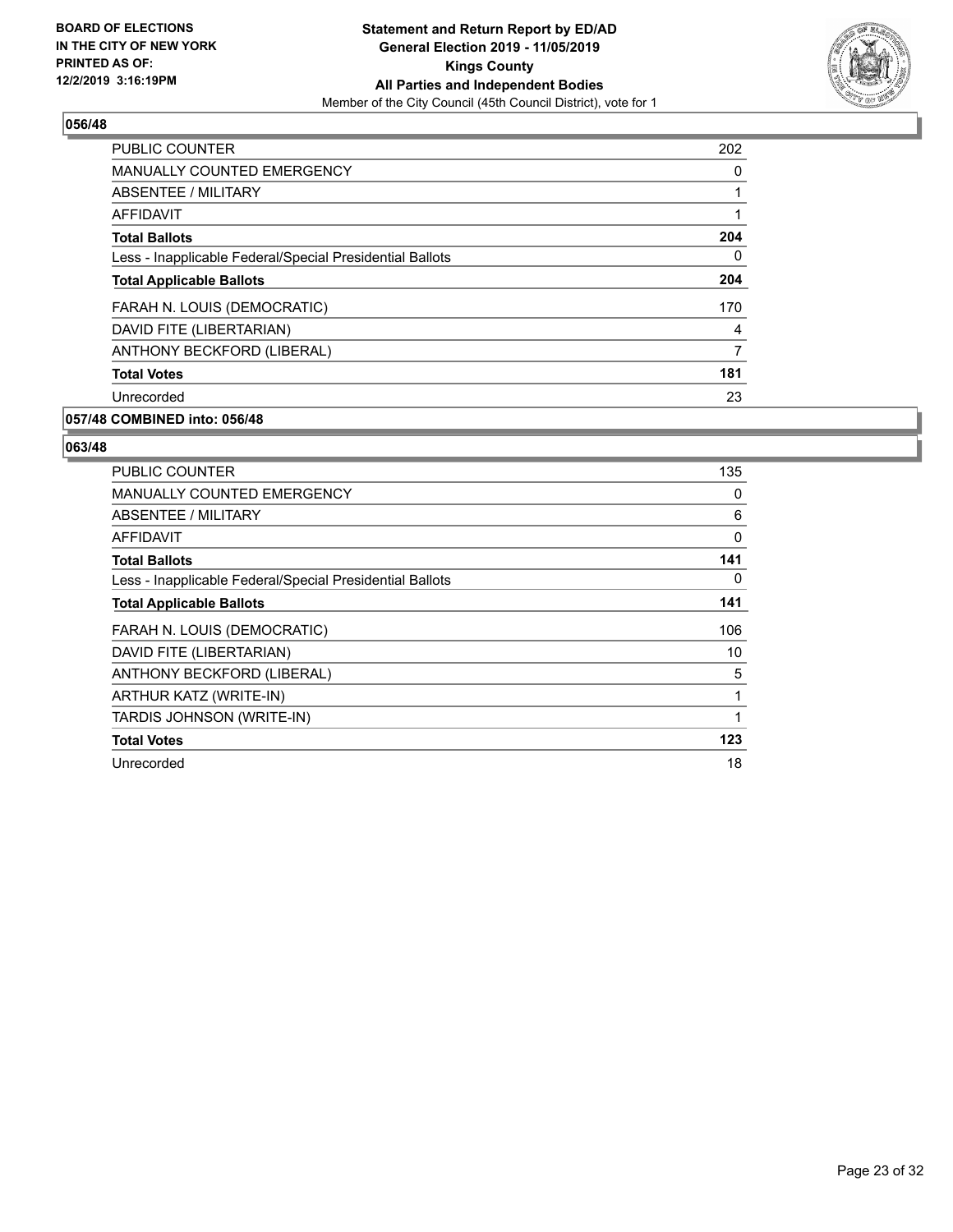

| <b>MANUALLY COUNTED EMERGENCY</b><br>0<br>ABSENTEE / MILITARY<br>0<br><b>AFFIDAVIT</b><br>1<br>110<br><b>Total Ballots</b><br>Less - Inapplicable Federal/Special Presidential Ballots<br>0<br>110<br><b>Total Applicable Ballots</b><br>FARAH N. LOUIS (DEMOCRATIC)<br>91<br>DAVID FITE (LIBERTARIAN)<br>0<br>ANTHONY BECKFORD (LIBERAL)<br>9<br>100<br><b>Total Votes</b> | PUBLIC COUNTER | 109 |
|-----------------------------------------------------------------------------------------------------------------------------------------------------------------------------------------------------------------------------------------------------------------------------------------------------------------------------------------------------------------------------|----------------|-----|
|                                                                                                                                                                                                                                                                                                                                                                             |                |     |
|                                                                                                                                                                                                                                                                                                                                                                             |                |     |
|                                                                                                                                                                                                                                                                                                                                                                             |                |     |
|                                                                                                                                                                                                                                                                                                                                                                             |                |     |
|                                                                                                                                                                                                                                                                                                                                                                             |                |     |
|                                                                                                                                                                                                                                                                                                                                                                             |                |     |
|                                                                                                                                                                                                                                                                                                                                                                             |                |     |
|                                                                                                                                                                                                                                                                                                                                                                             |                |     |
|                                                                                                                                                                                                                                                                                                                                                                             |                |     |
|                                                                                                                                                                                                                                                                                                                                                                             |                |     |
|                                                                                                                                                                                                                                                                                                                                                                             | Unrecorded     | 10  |

# **017/58 COMBINED into: 019/58**

# **018/58**

| PUBLIC COUNTER                                           | 164 |
|----------------------------------------------------------|-----|
| <b>MANUALLY COUNTED EMERGENCY</b>                        | 0   |
| ABSENTEE / MILITARY                                      |     |
| <b>AFFIDAVIT</b>                                         |     |
| <b>Total Ballots</b>                                     | 166 |
| Less - Inapplicable Federal/Special Presidential Ballots | 0   |
| <b>Total Applicable Ballots</b>                          | 166 |
| FARAH N. LOUIS (DEMOCRATIC)                              | 154 |
| DAVID FITE (LIBERTARIAN)                                 | 0   |
| ANTHONY BECKFORD (LIBERAL)                               | 4   |
| UNCOUNTED WRITE-IN PER STATUTE (WRITE-IN)                | 1   |
| <b>Total Votes</b>                                       | 159 |
| Unrecorded                                               | 7   |

| PUBLIC COUNTER                                           | 257 |
|----------------------------------------------------------|-----|
| <b>MANUALLY COUNTED EMERGENCY</b>                        | 0   |
| ABSENTEE / MILITARY                                      | 5   |
| AFFIDAVIT                                                |     |
| <b>Total Ballots</b>                                     | 263 |
| Less - Inapplicable Federal/Special Presidential Ballots | 0   |
| <b>Total Applicable Ballots</b>                          | 263 |
| FARAH N. LOUIS (DEMOCRATIC)                              | 238 |
| DAVID FITE (LIBERTARIAN)                                 | 4   |
| ANTHONY BECKFORD (LIBERAL)                               | 7   |
| <b>Total Votes</b>                                       | 249 |
| Unrecorded                                               | 14  |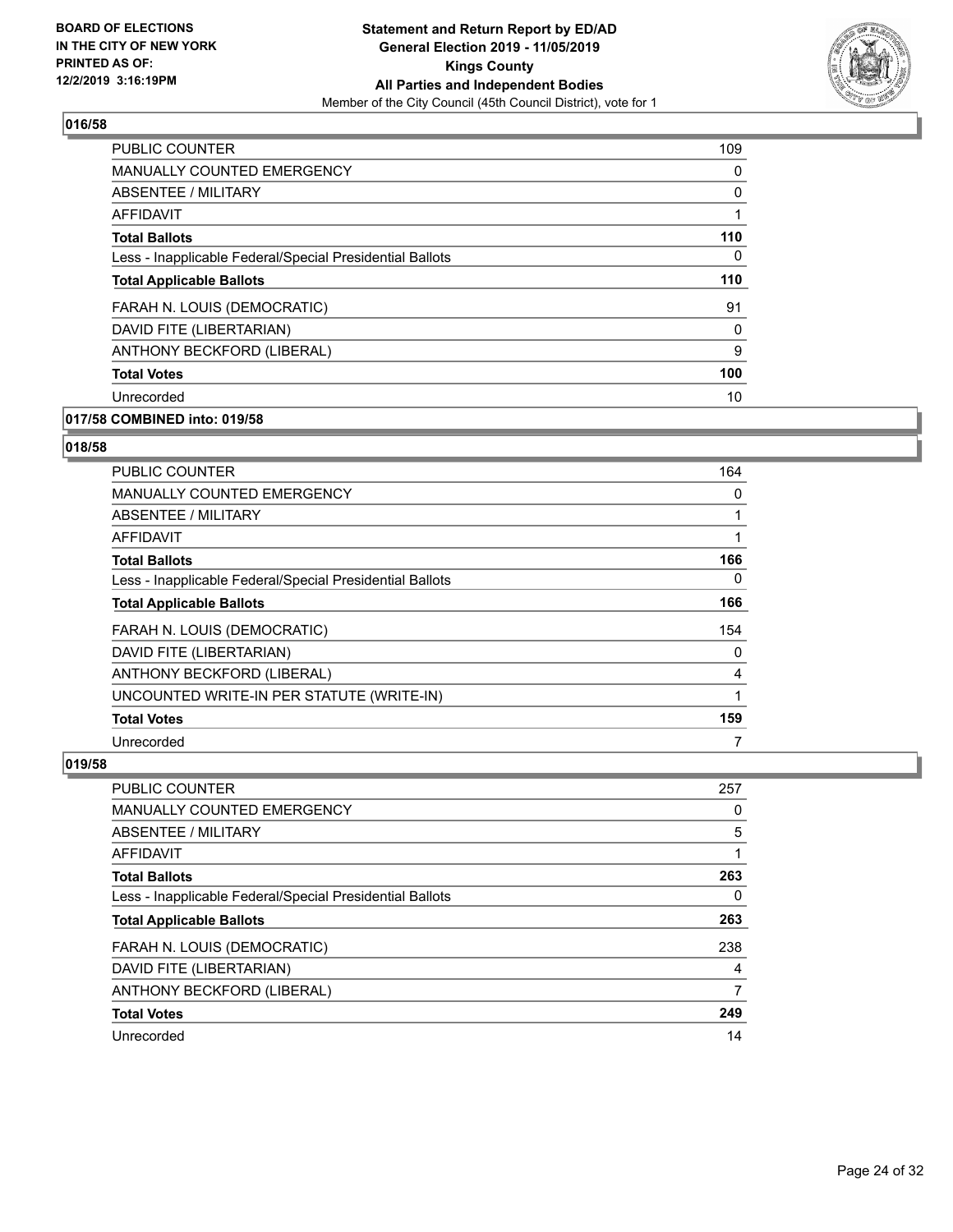

| PUBLIC COUNTER                                           | 316            |
|----------------------------------------------------------|----------------|
| <b>MANUALLY COUNTED EMERGENCY</b>                        | 0              |
| ABSENTEE / MILITARY                                      | $\overline{2}$ |
| <b>AFFIDAVIT</b>                                         | 0              |
| <b>Total Ballots</b>                                     | 318            |
| Less - Inapplicable Federal/Special Presidential Ballots | 0              |
| <b>Total Applicable Ballots</b>                          | 318            |
| FARAH N. LOUIS (DEMOCRATIC)                              | 281            |
| DAVID FITE (LIBERTARIAN)                                 | 6              |
| ANTHONY BECKFORD (LIBERAL)                               | 15             |
| UNATTRIBUTABLE WRITE-IN (WRITE-IN)                       |                |
| XAMAYLA ROSE (WRITE-IN)                                  |                |
| <b>Total Votes</b>                                       | 304            |
| Unrecorded                                               | 14             |

## **021/58**

| <b>PUBLIC COUNTER</b>                                    | 223 |
|----------------------------------------------------------|-----|
| MANUALLY COUNTED EMERGENCY                               | 0   |
| ABSENTEE / MILITARY                                      | 8   |
| <b>AFFIDAVIT</b>                                         | 0   |
| <b>Total Ballots</b>                                     | 231 |
| Less - Inapplicable Federal/Special Presidential Ballots | 0   |
| <b>Total Applicable Ballots</b>                          | 231 |
| FARAH N. LOUIS (DEMOCRATIC)                              | 201 |
| DAVID FITE (LIBERTARIAN)                                 | 3   |
| ANTHONY BECKFORD (LIBERAL)                               | 10  |
| <b>Total Votes</b>                                       | 214 |
| Unrecorded                                               | 17  |
|                                                          |     |

## **022/58 COMBINED into: 020/58**

| <b>PUBLIC COUNTER</b>                                    | 277      |
|----------------------------------------------------------|----------|
| <b>MANUALLY COUNTED EMERGENCY</b>                        | 0        |
| ABSENTEE / MILITARY                                      | 3        |
| AFFIDAVIT                                                | 1        |
| <b>Total Ballots</b>                                     | 281      |
| Less - Inapplicable Federal/Special Presidential Ballots | $\Omega$ |
| <b>Total Applicable Ballots</b>                          | 281      |
| FARAH N. LOUIS (DEMOCRATIC)                              | 255      |
| DAVID FITE (LIBERTARIAN)                                 | 0        |
| ANTHONY BECKFORD (LIBERAL)                               | 9        |
| <b>Total Votes</b>                                       | 264      |
| Unrecorded                                               | 17       |
| 024/58 COMBINED into: 080/58                             |          |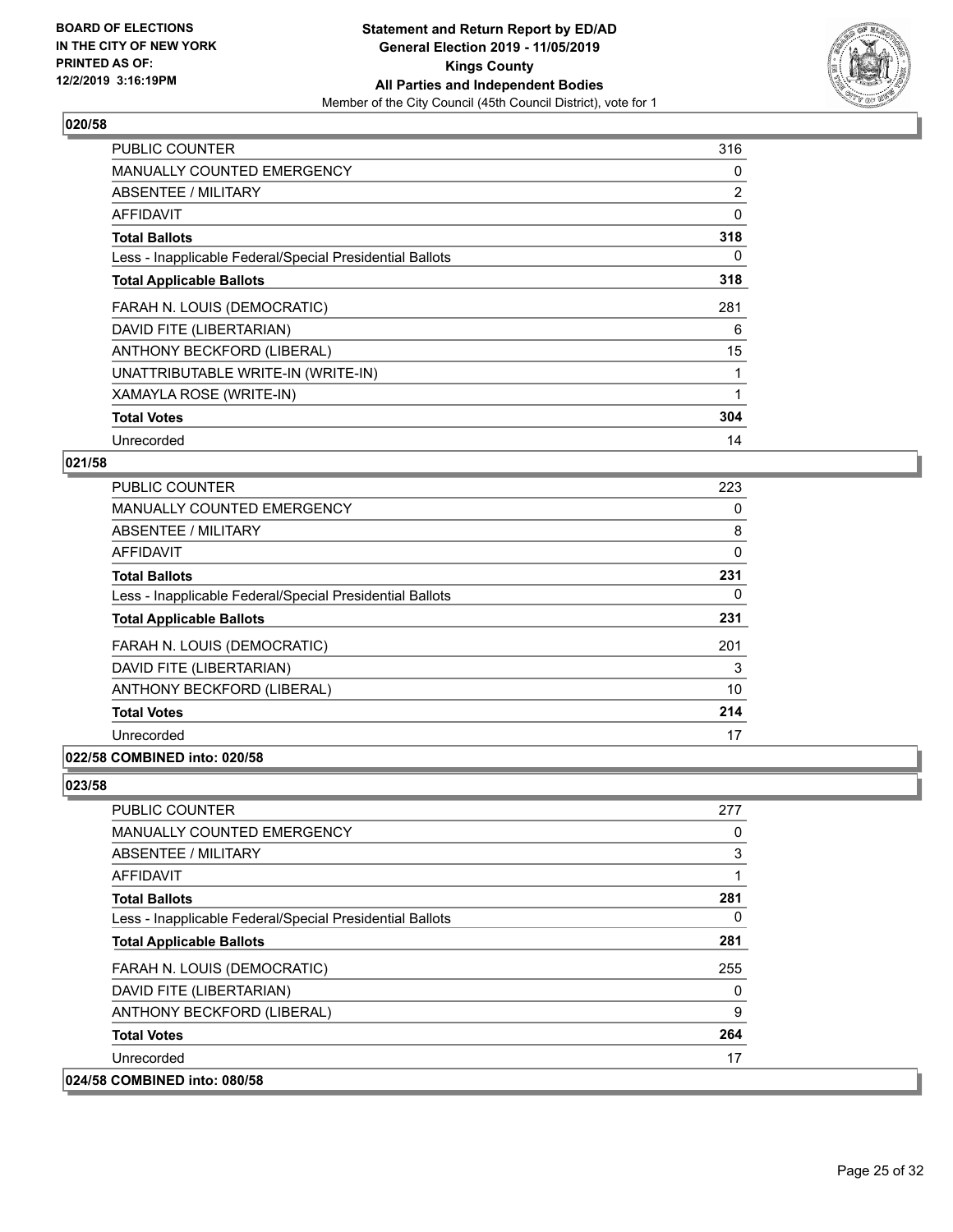

| <b>PUBLIC COUNTER</b>                                    | 223 |
|----------------------------------------------------------|-----|
| MANUALLY COUNTED EMERGENCY                               | 0   |
| ABSENTEE / MILITARY                                      | 4   |
| <b>AFFIDAVIT</b>                                         |     |
| <b>Total Ballots</b>                                     | 228 |
| Less - Inapplicable Federal/Special Presidential Ballots | 0   |
| <b>Total Applicable Ballots</b>                          | 228 |
| FARAH N. LOUIS (DEMOCRATIC)                              | 212 |
| DAVID FITE (LIBERTARIAN)                                 |     |
| ANTHONY BECKFORD (LIBERAL)                               |     |
| <b>Total Votes</b>                                       | 220 |
| Unrecorded                                               | 8   |

#### **026/58**

| <b>PUBLIC COUNTER</b>                                    | 324      |
|----------------------------------------------------------|----------|
| <b>MANUALLY COUNTED EMERGENCY</b>                        | 0        |
| <b>ABSENTEE / MILITARY</b>                               | 7        |
| <b>AFFIDAVIT</b>                                         | 3        |
| <b>Total Ballots</b>                                     | 334      |
| Less - Inapplicable Federal/Special Presidential Ballots | $\Omega$ |
| <b>Total Applicable Ballots</b>                          | 334      |
| FARAH N. LOUIS (DEMOCRATIC)                              | 296      |
| DAVID FITE (LIBERTARIAN)                                 | 5        |
| ANTHONY BECKFORD (LIBERAL)                               | 18       |
| <b>Total Votes</b>                                       | 319      |
| Unrecorded                                               | 15       |

| <b>PUBLIC COUNTER</b>                                    | 173      |
|----------------------------------------------------------|----------|
| <b>MANUALLY COUNTED EMERGENCY</b>                        | 0        |
| ABSENTEE / MILITARY                                      | 3        |
| AFFIDAVIT                                                |          |
| <b>Total Ballots</b>                                     | 177      |
| Less - Inapplicable Federal/Special Presidential Ballots | 0        |
| <b>Total Applicable Ballots</b>                          | 177      |
| FARAH N. LOUIS (DEMOCRATIC)                              | 161      |
| DAVID FITE (LIBERTARIAN)                                 | $\Omega$ |
| ANTHONY BECKFORD (LIBERAL)                               | 6        |
| <b>Total Votes</b>                                       | 167      |
| Unrecorded                                               | 10       |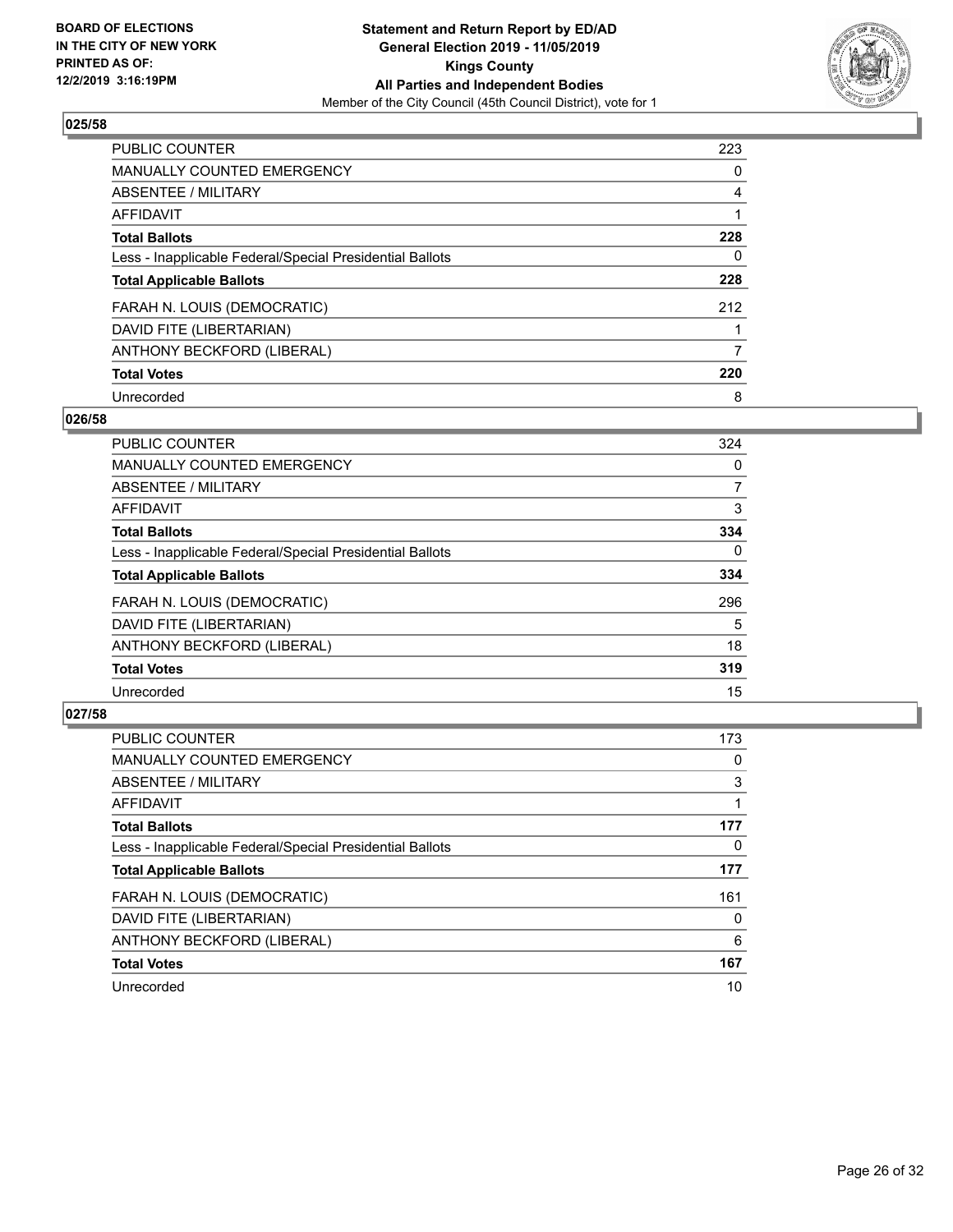

| PUBLIC COUNTER                                           | 294 |
|----------------------------------------------------------|-----|
| <b>MANUALLY COUNTED EMERGENCY</b>                        | 0   |
| ABSENTEE / MILITARY                                      | 4   |
| <b>AFFIDAVIT</b>                                         | 4   |
| <b>Total Ballots</b>                                     | 302 |
| Less - Inapplicable Federal/Special Presidential Ballots | 0   |
| <b>Total Applicable Ballots</b>                          | 302 |
| FARAH N. LOUIS (DEMOCRATIC)                              | 273 |
| DAVID FITE (LIBERTARIAN)                                 | 2   |
| ANTHONY BECKFORD (LIBERAL)                               | 13  |
| SHERLAND DANIELS (WRITE-IN)                              |     |
| <b>Total Votes</b>                                       | 289 |
| Unrecorded                                               | 13  |
|                                                          |     |

**029/58 COMBINED into: 028/58**

**033/58 COMBINED into: 034/58**

#### **030/58**

| PUBLIC COUNTER                                           | 223            |
|----------------------------------------------------------|----------------|
| <b>MANUALLY COUNTED EMERGENCY</b>                        | 0              |
| ABSENTEE / MILITARY                                      | 3              |
| AFFIDAVIT                                                | 0              |
| <b>Total Ballots</b>                                     | 226            |
| Less - Inapplicable Federal/Special Presidential Ballots | 0              |
| <b>Total Applicable Ballots</b>                          | 226            |
| FARAH N. LOUIS (DEMOCRATIC)                              | 189            |
| DAVID FITE (LIBERTARIAN)                                 | 3              |
| ANTHONY BECKFORD (LIBERAL)                               | $\overline{7}$ |
| MONIQUE CHANDLER WATERMAN (WRITE-IN)                     |                |
| UNATTRIBUTABLE WRITE-IN (WRITE-IN)                       |                |
| <b>Total Votes</b>                                       | 201            |
|                                                          |                |

| <b>PUBLIC COUNTER</b>                                    | 363            |
|----------------------------------------------------------|----------------|
| <b>MANUALLY COUNTED EMERGENCY</b>                        | 0              |
| ABSENTEE / MILITARY                                      | 0              |
| AFFIDAVIT                                                | 1              |
| <b>Total Ballots</b>                                     | 364            |
| Less - Inapplicable Federal/Special Presidential Ballots | 0              |
| <b>Total Applicable Ballots</b>                          | 364            |
| FARAH N. LOUIS (DEMOCRATIC)                              | 329            |
| DAVID FITE (LIBERTARIAN)                                 | $\overline{2}$ |
| ANTHONY BECKFORD (LIBERAL)                               | 10             |
| <b>Total Votes</b>                                       | 341            |
| Unrecorded                                               | 23             |
| 032/58 COMBINED into: 031/58                             |                |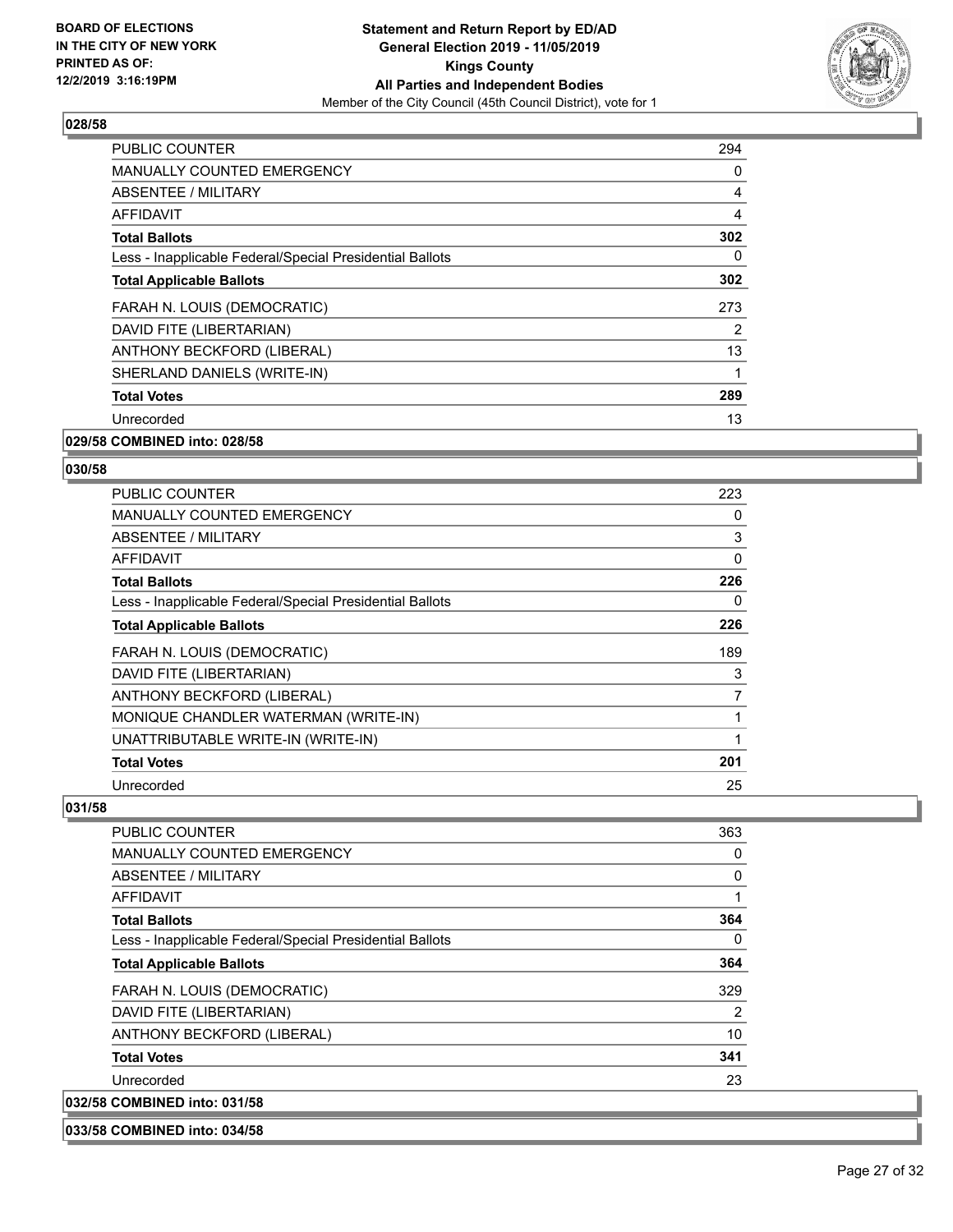

| <b>PUBLIC COUNTER</b>                                    | 313            |
|----------------------------------------------------------|----------------|
| <b>MANUALLY COUNTED EMERGENCY</b>                        | 0              |
| <b>ABSENTEE / MILITARY</b>                               | $\overline{7}$ |
| <b>AFFIDAVIT</b>                                         | 0              |
| <b>Total Ballots</b>                                     | 320            |
| Less - Inapplicable Federal/Special Presidential Ballots | 0              |
| <b>Total Applicable Ballots</b>                          | 320            |
| FARAH N. LOUIS (DEMOCRATIC)                              | 292            |
| DAVID FITE (LIBERTARIAN)                                 | $\overline{2}$ |
| ANTHONY BECKFORD (LIBERAL)                               | 8              |
| RONNETTE COX (WRITE-IN)                                  | 1              |
| UNATTRIBUTABLE WRITE-IN (WRITE-IN)                       | 2              |
| <b>Total Votes</b>                                       | 305            |
| Unrecorded                                               | 15             |

## **035/58**

| PUBLIC COUNTER                                           | 157 |
|----------------------------------------------------------|-----|
| MANUALLY COUNTED EMERGENCY                               | 0   |
| ABSENTEE / MILITARY                                      | 3   |
| AFFIDAVIT                                                | 2   |
| <b>Total Ballots</b>                                     | 162 |
| Less - Inapplicable Federal/Special Presidential Ballots | 0   |
| <b>Total Applicable Ballots</b>                          | 162 |
| FARAH N. LOUIS (DEMOCRATIC)                              | 145 |
| DAVID FITE (LIBERTARIAN)                                 | 1   |
| ANTHONY BECKFORD (LIBERAL)                               | 3   |
| MONIQUE CHANDLER WATERMAN (WRITE-IN)                     | 3   |
| <b>Total Votes</b>                                       | 152 |
| Unrecorded                                               | 10  |
|                                                          |     |

# **037/58 COMBINED into: 043/58**

| PUBLIC COUNTER                                           | 275 |
|----------------------------------------------------------|-----|
| MANUALLY COUNTED EMERGENCY                               | 0   |
| ABSENTEE / MILITARY                                      | 4   |
| AFFIDAVIT                                                | 1   |
| <b>Total Ballots</b>                                     | 280 |
| Less - Inapplicable Federal/Special Presidential Ballots | 0   |
| <b>Total Applicable Ballots</b>                          | 280 |
| FARAH N. LOUIS (DEMOCRATIC)                              | 256 |
| DAVID FITE (LIBERTARIAN)                                 | 4   |
| ANTHONY BECKFORD (LIBERAL)                               | 7   |
| CHRISTOPHER VALIS (WRITE-IN)                             | 1   |
| <b>Total Votes</b>                                       | 268 |
| Unrecorded                                               | 12  |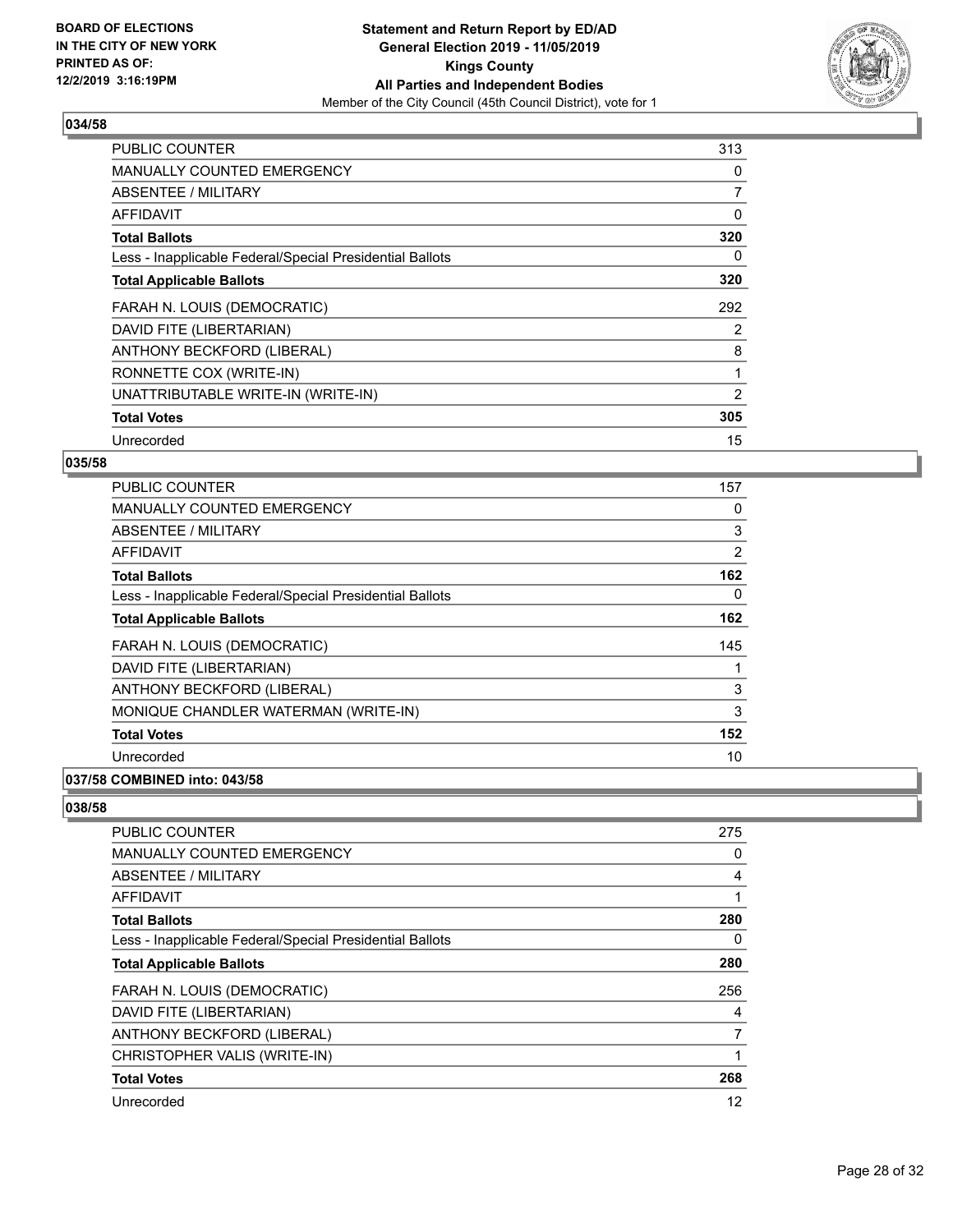

| <b>PUBLIC COUNTER</b>                                    | 316            |
|----------------------------------------------------------|----------------|
| <b>MANUALLY COUNTED EMERGENCY</b>                        | 0              |
| ABSENTEE / MILITARY                                      | $\overline{2}$ |
| <b>AFFIDAVIT</b>                                         |                |
| <b>Total Ballots</b>                                     | 319            |
| Less - Inapplicable Federal/Special Presidential Ballots | 0              |
| <b>Total Applicable Ballots</b>                          | 319            |
| FARAH N. LOUIS (DEMOCRATIC)                              | 291            |
| DAVID FITE (LIBERTARIAN)                                 | 5              |
| ANTHONY BECKFORD (LIBERAL)                               | 9              |
| <b>Total Votes</b>                                       | 305            |
| Unrecorded                                               | 14             |

#### **041/58**

| PUBLIC COUNTER                                           | 233 |
|----------------------------------------------------------|-----|
| <b>MANUALLY COUNTED EMERGENCY</b>                        | 0   |
| ABSENTEE / MILITARY                                      | 4   |
| AFFIDAVIT                                                |     |
| <b>Total Ballots</b>                                     | 238 |
| Less - Inapplicable Federal/Special Presidential Ballots | 0   |
| <b>Total Applicable Ballots</b>                          | 238 |
| FARAH N. LOUIS (DEMOCRATIC)                              | 215 |
| DAVID FITE (LIBERTARIAN)                                 | 0   |
| ANTHONY BECKFORD (LIBERAL)                               | 4   |
| <b>Total Votes</b>                                       | 219 |
| Unrecorded                                               | 19  |
|                                                          |     |

#### **042/58 COMBINED into: 041/58**

| <b>PUBLIC COUNTER</b>                                    | 319 |
|----------------------------------------------------------|-----|
| MANUALLY COUNTED EMERGENCY                               | 0   |
| ABSENTEE / MILITARY                                      | 4   |
| <b>AFFIDAVIT</b>                                         | 1   |
| <b>Total Ballots</b>                                     | 324 |
| Less - Inapplicable Federal/Special Presidential Ballots | 0   |
| <b>Total Applicable Ballots</b>                          | 324 |
| FARAH N. LOUIS (DEMOCRATIC)                              | 298 |
| DAVID FITE (LIBERTARIAN)                                 | 4   |
| ANTHONY BECKFORD (LIBERAL)                               | 11  |
| <b>Total Votes</b>                                       | 313 |
| Unrecorded                                               | 11  |
| 044/58 COMBINED into: 003/59                             |     |
| 049/58 COMBINED into: 039/58                             |     |
| 050/58 COMBINED into: 038/58                             |     |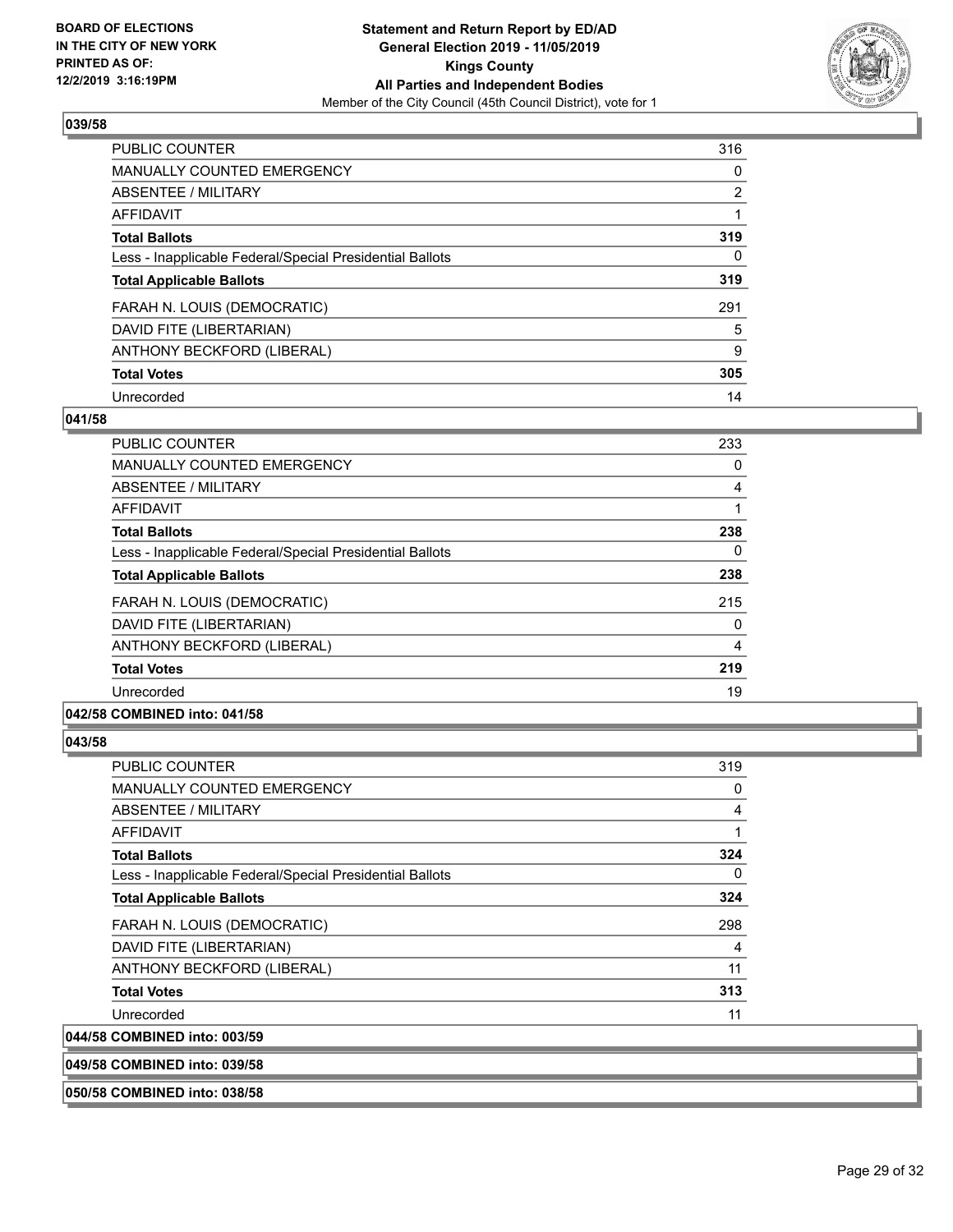

| <b>PUBLIC COUNTER</b>                                    | 315 |
|----------------------------------------------------------|-----|
| <b>MANUALLY COUNTED EMERGENCY</b>                        | 0   |
| ABSENTEE / MILITARY                                      | 8   |
| AFFIDAVIT                                                |     |
| <b>Total Ballots</b>                                     | 324 |
| Less - Inapplicable Federal/Special Presidential Ballots | 0   |
| <b>Total Applicable Ballots</b>                          | 324 |
| FARAH N. LOUIS (DEMOCRATIC)                              | 279 |
| DAVID FITE (LIBERTARIAN)                                 | 6   |
| ANTHONY BECKFORD (LIBERAL)                               | 12  |
| SHARON RODRIGUES (WRITE-IN)                              |     |
| <b>Total Votes</b>                                       | 298 |
| Unrecorded                                               | 26  |
| 081/58 COMBINED into: 021/58                             |     |
| 083/58 COMBINED into: 026/58                             |     |
| 086/58 COMBINED into: 023/58                             |     |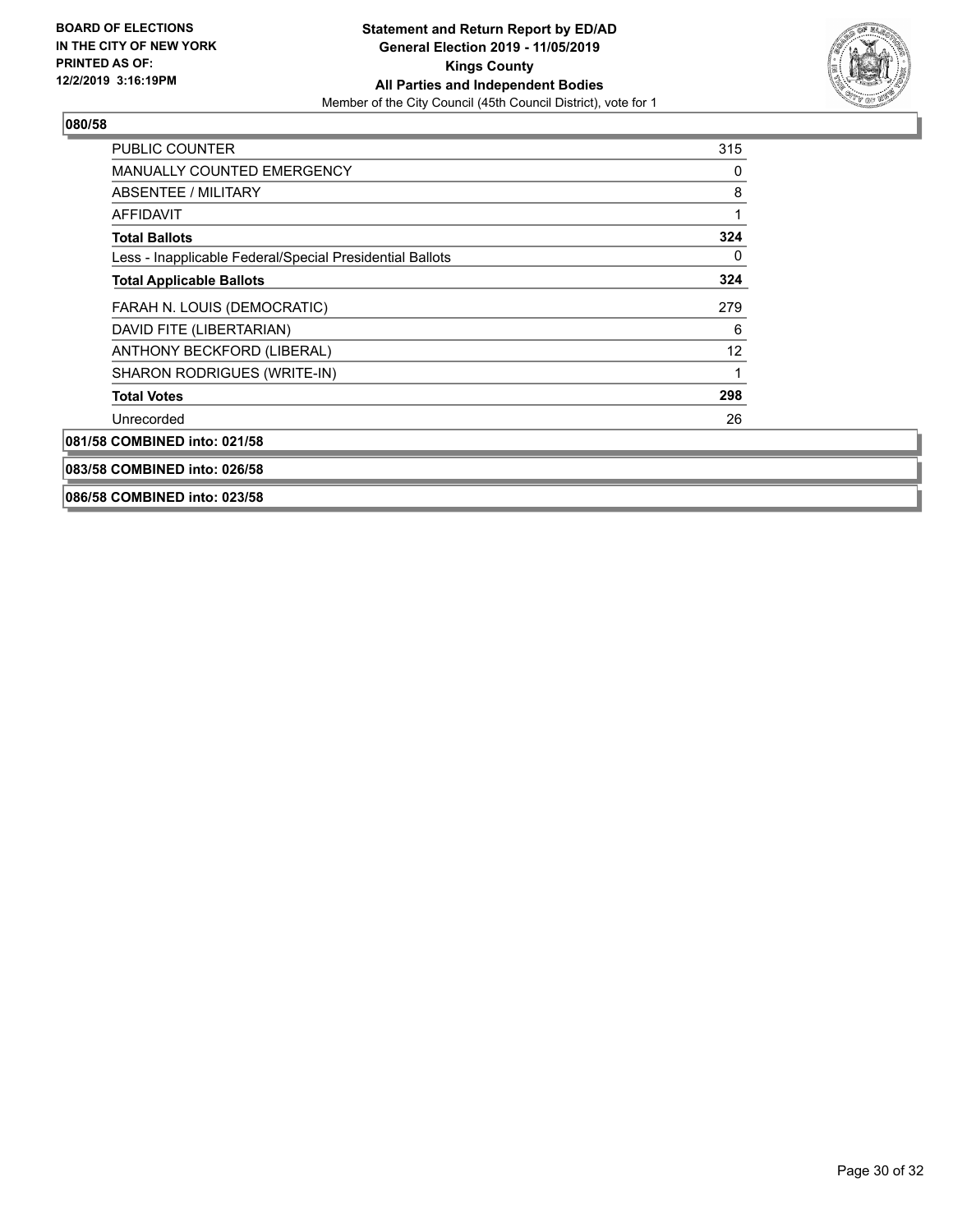

## **002/59 COMBINED into: 004/59**

#### **003/59**

| <b>PUBLIC COUNTER</b>                                    | 170 |
|----------------------------------------------------------|-----|
| <b>MANUALLY COUNTED EMERGENCY</b>                        | 0   |
| ABSENTEE / MILITARY                                      | 4   |
| AFFIDAVIT                                                |     |
| <b>Total Ballots</b>                                     | 175 |
| Less - Inapplicable Federal/Special Presidential Ballots | 0   |
| <b>Total Applicable Ballots</b>                          | 175 |
| FARAH N. LOUIS (DEMOCRATIC)                              | 153 |
| DAVID FITE (LIBERTARIAN)                                 | 2   |
| ANTHONY BECKFORD (LIBERAL)                               | 5   |
| <b>Total Votes</b>                                       | 160 |
| Unrecorded                                               | 15  |

#### **004/59**

| <b>PUBLIC COUNTER</b>                                    | 212 |
|----------------------------------------------------------|-----|
| <b>MANUALLY COUNTED EMERGENCY</b>                        | 0   |
| ABSENTEE / MILITARY                                      | 3   |
| AFFIDAVIT                                                |     |
| <b>Total Ballots</b>                                     | 216 |
| Less - Inapplicable Federal/Special Presidential Ballots | 0   |
| <b>Total Applicable Ballots</b>                          | 216 |
| FARAH N. LOUIS (DEMOCRATIC)                              | 192 |
| DAVID FITE (LIBERTARIAN)                                 | 2   |
| ANTHONY BECKFORD (LIBERAL)                               | 3   |
| <b>Total Votes</b>                                       | 197 |
| Unrecorded                                               | 19  |
|                                                          |     |

## **019/59 COMBINED into: 023/59**

| <b>PUBLIC COUNTER</b>                                    | 161 |
|----------------------------------------------------------|-----|
| <b>MANUALLY COUNTED EMERGENCY</b>                        | 0   |
| <b>ABSENTEE / MILITARY</b>                               | 0   |
| AFFIDAVIT                                                | 1   |
| <b>Total Ballots</b>                                     | 162 |
| Less - Inapplicable Federal/Special Presidential Ballots | 0   |
| <b>Total Applicable Ballots</b>                          | 162 |
| FARAH N. LOUIS (DEMOCRATIC)                              | 138 |
| DAVID FITE (LIBERTARIAN)                                 | 8   |
| ANTHONY BECKFORD (LIBERAL)                               | 9   |
| UNATTRIBUTABLE WRITE-IN (WRITE-IN)                       | 1   |
| <b>Total Votes</b>                                       | 156 |
| Unrecorded                                               | 6   |
| 086/59 COMBINED into: 004/59                             |     |